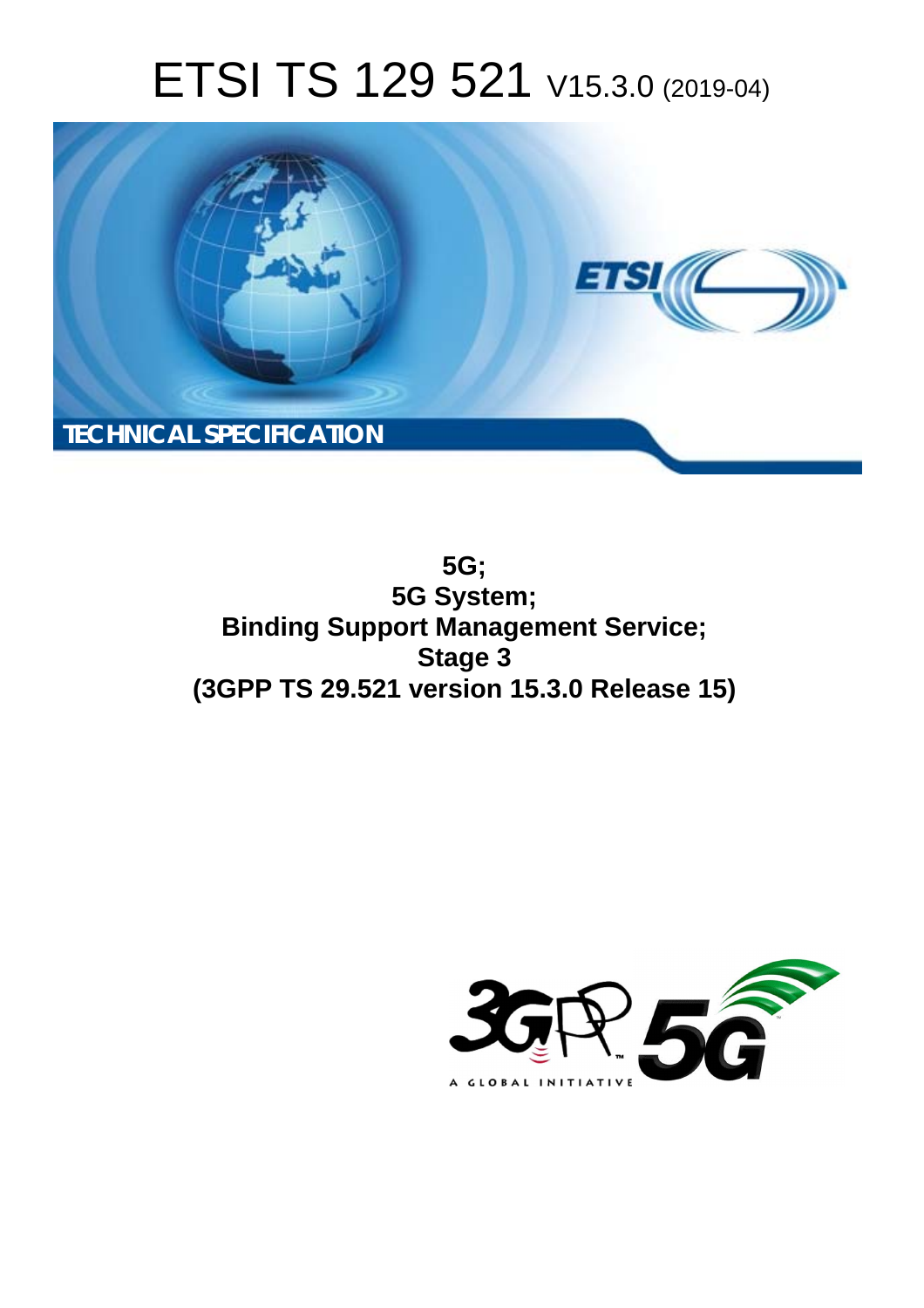Reference RTS/TSGC-0329521vf30

Keywords

5G

#### *ETSI*

#### 650 Route des Lucioles F-06921 Sophia Antipolis Cedex - FRANCE

Tel.: +33 4 92 94 42 00 Fax: +33 4 93 65 47 16

Siret N° 348 623 562 00017 - NAF 742 C Association à but non lucratif enregistrée à la Sous-Préfecture de Grasse (06) N° 7803/88

#### *Important notice*

The present document can be downloaded from: <http://www.etsi.org/standards-search>

The present document may be made available in electronic versions and/or in print. The content of any electronic and/or print versions of the present document shall not be modified without the prior written authorization of ETSI. In case of any existing or perceived difference in contents between such versions and/or in print, the prevailing version of an ETSI deliverable is the one made publicly available in PDF format at [www.etsi.org/deliver](http://www.etsi.org/deliver).

Users of the present document should be aware that the document may be subject to revision or change of status. Information on the current status of this and other ETSI documents is available at <https://portal.etsi.org/TB/ETSIDeliverableStatus.aspx>

If you find errors in the present document, please send your comment to one of the following services: <https://portal.etsi.org/People/CommiteeSupportStaff.aspx>

#### *Copyright Notification*

No part may be reproduced or utilized in any form or by any means, electronic or mechanical, including photocopying and microfilm except as authorized by written permission of ETSI. The content of the PDF version shall not be modified without the written authorization of ETSI. The copyright and the foregoing restriction extend to reproduction in all media.

> © ETSI 2019. All rights reserved.

**DECT**TM, **PLUGTESTS**TM, **UMTS**TM and the ETSI logo are trademarks of ETSI registered for the benefit of its Members. **3GPP**TM and **LTE**TM are trademarks of ETSI registered for the benefit of its Members and of the 3GPP Organizational Partners. **oneM2M™** logo is a trademark of ETSI registered for the benefit of its Members and of the oneM2M Partners. **GSM**® and the GSM logo are trademarks registered and owned by the GSM Association.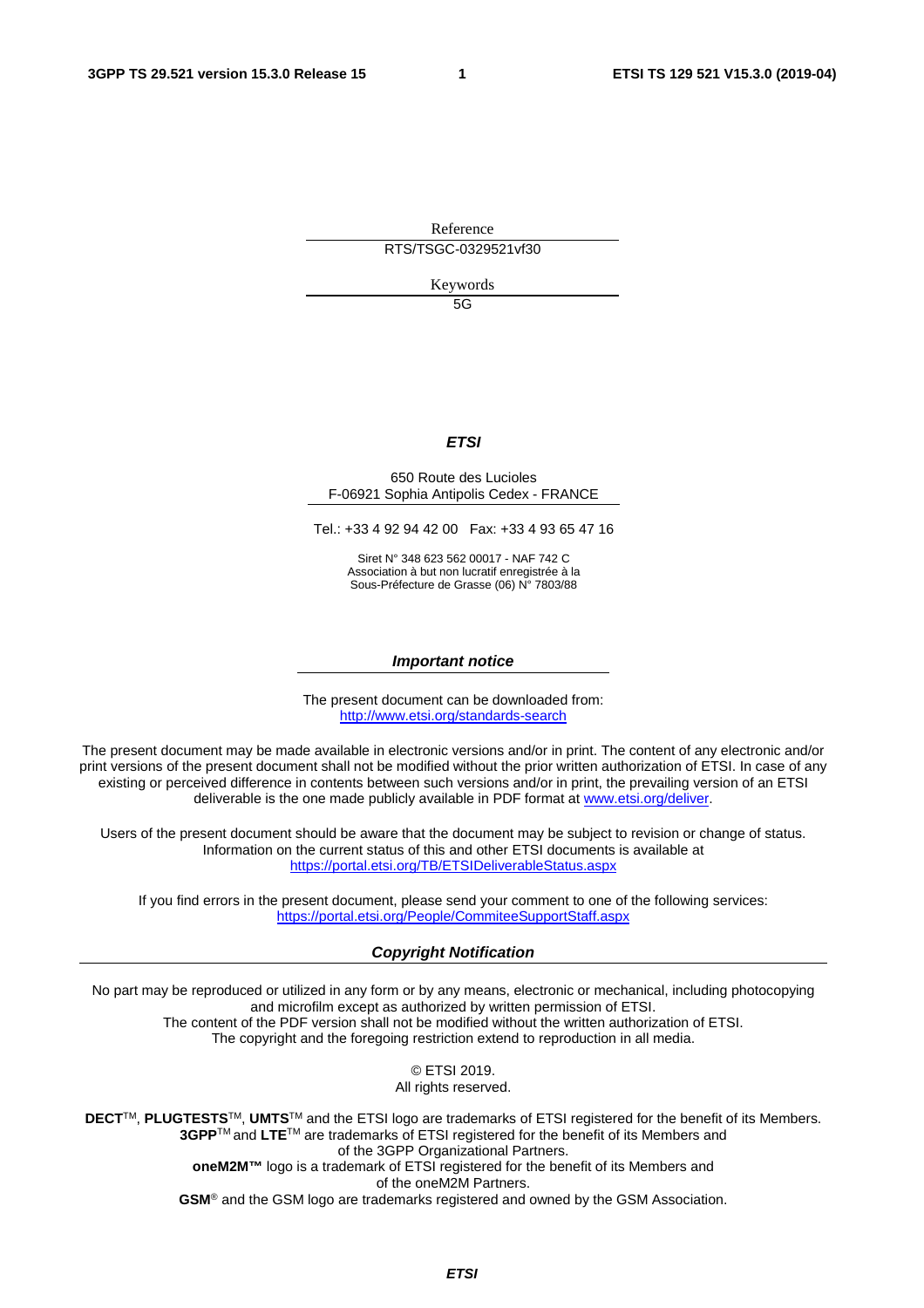# Intellectual Property Rights

#### Essential patents

IPRs essential or potentially essential to normative deliverables may have been declared to ETSI. The information pertaining to these essential IPRs, if any, is publicly available for **ETSI members and non-members**, and can be found in ETSI SR 000 314: *"Intellectual Property Rights (IPRs); Essential, or potentially Essential, IPRs notified to ETSI in respect of ETSI standards"*, which is available from the ETSI Secretariat. Latest updates are available on the ETSI Web server ([https://ipr.etsi.org/\)](https://ipr.etsi.org/).

Pursuant to the ETSI IPR Policy, no investigation, including IPR searches, has been carried out by ETSI. No guarantee can be given as to the existence of other IPRs not referenced in ETSI SR 000 314 (or the updates on the ETSI Web server) which are, or may be, or may become, essential to the present document.

#### **Trademarks**

The present document may include trademarks and/or tradenames which are asserted and/or registered by their owners. ETSI claims no ownership of these except for any which are indicated as being the property of ETSI, and conveys no right to use or reproduce any trademark and/or tradename. Mention of those trademarks in the present document does not constitute an endorsement by ETSI of products, services or organizations associated with those trademarks.

# Foreword

This Technical Specification (TS) has been produced by ETSI 3rd Generation Partnership Project (3GPP).

The present document may refer to technical specifications or reports using their 3GPP identities, UMTS identities or GSM identities. These should be interpreted as being references to the corresponding ETSI deliverables.

The cross reference between GSM, UMTS, 3GPP and ETSI identities can be found under [http://webapp.etsi.org/key/queryform.asp.](http://webapp.etsi.org/key/queryform.asp)

# Modal verbs terminology

In the present document "**shall**", "**shall not**", "**should**", "**should not**", "**may**", "**need not**", "**will**", "**will not**", "**can**" and "**cannot**" are to be interpreted as described in clause 3.2 of the [ETSI Drafting Rules](https://portal.etsi.org/Services/editHelp!/Howtostart/ETSIDraftingRules.aspx) (Verbal forms for the expression of provisions).

"**must**" and "**must not**" are **NOT** allowed in ETSI deliverables except when used in direct citation.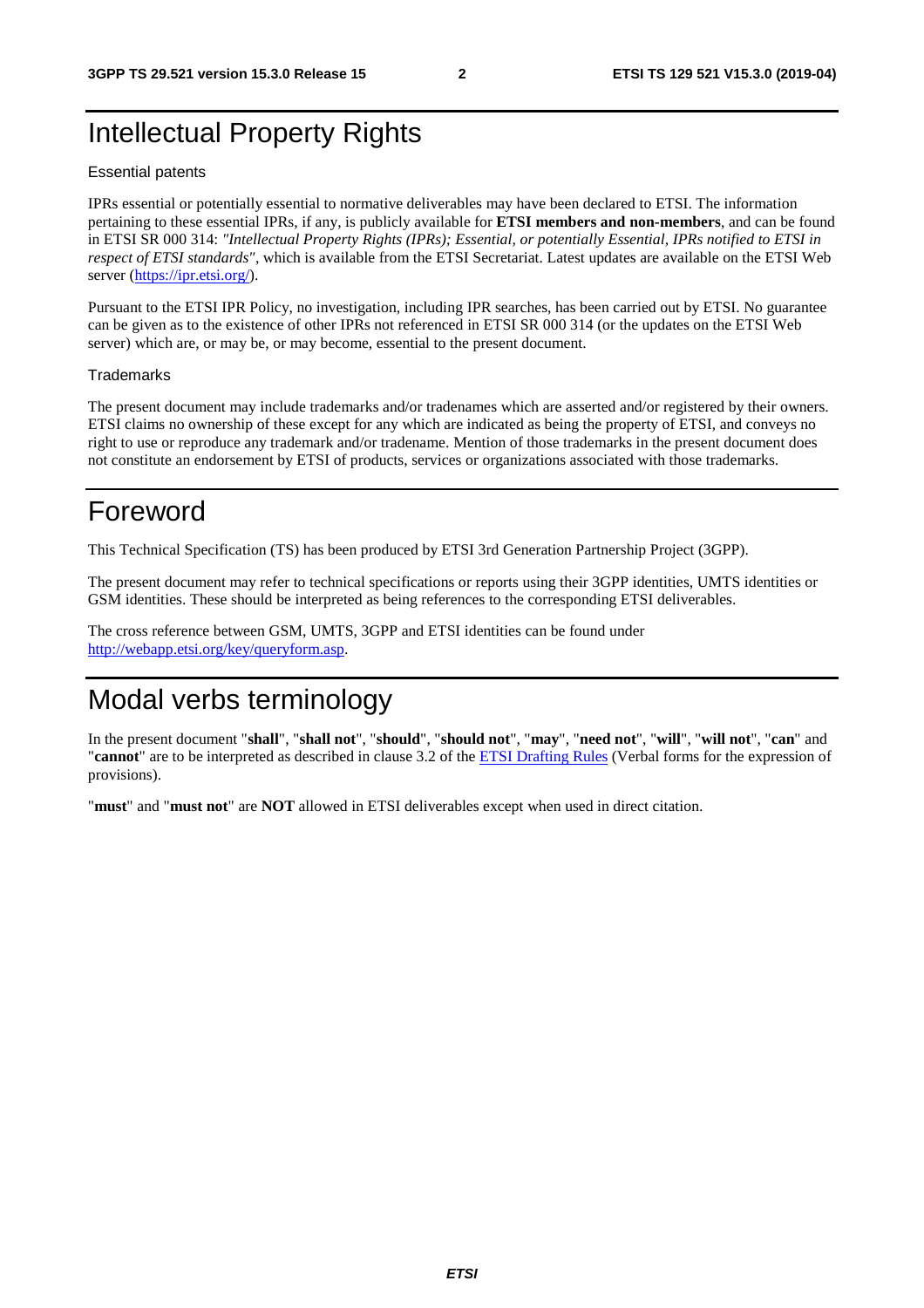$\mathbf{3}$ 

# Contents

| 1          |  |
|------------|--|
| 2          |  |
| 3          |  |
| 3.1<br>3.2 |  |
| 4          |  |
| 4.1        |  |
| 4.1.1      |  |
| 4.1.2      |  |
| 4.1.3      |  |
| 4.1.3.1    |  |
| 4.1.3.2    |  |
| 4.2        |  |
| 4.2.1      |  |
| 4.2.2      |  |
| 4.2.2.1    |  |
| 4.2.2.2    |  |
| 4.2.3      |  |
| 4.2.3.1    |  |
| 4.2.3.2    |  |
| 4.2.4      |  |
| 4.2.4.1    |  |
| 4.2.4.2    |  |
| 5          |  |
| 5.1        |  |
| 5.2        |  |
| 5.2.1      |  |
|            |  |
| 5.2.2      |  |
| 5.2.2.1    |  |
| 5.2.2.2    |  |
| 5.2.3      |  |
| 5.2.3.1    |  |
| 5.3        |  |
| 5.3.1      |  |
| 5.3.2      |  |
| 5.3.2.1    |  |
| 5.3.2.2    |  |
| 5.3.2.3    |  |
| 5.3.2.3.1  |  |
| 5.3.2.3.2  |  |
| 5.3.3      |  |
| 5.4        |  |
| 5.5        |  |
| 5.6        |  |
| 5.6.1      |  |
| 5.6.2      |  |
| 5.6.2.1    |  |
| 5.6.2.2    |  |
| 5.6.3      |  |
| 5.6.3.1    |  |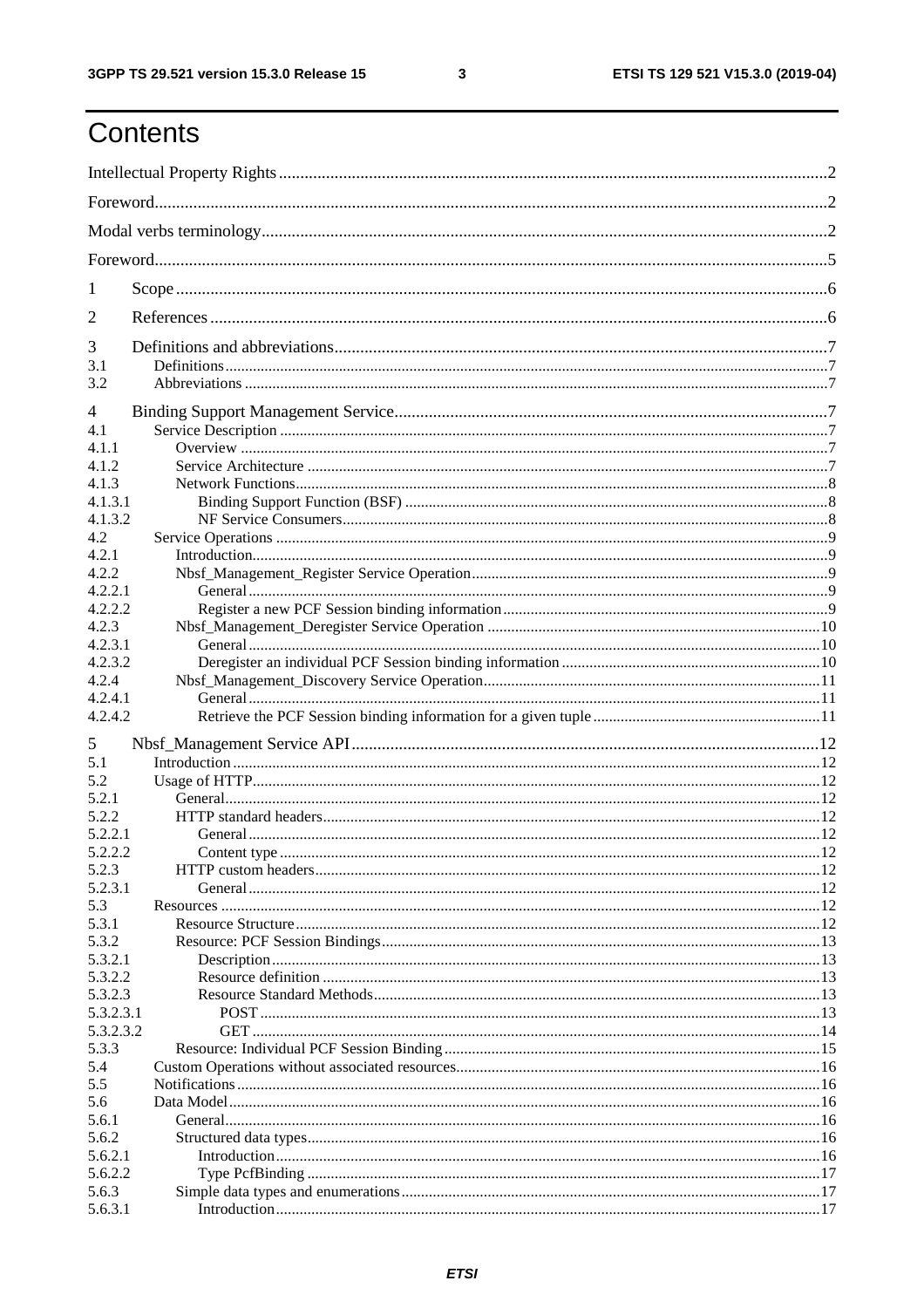$\overline{\mathbf{4}}$ 

| 5.6.3.2 |  |
|---------|--|
| 5.7     |  |
| 5.8     |  |
| 5.9     |  |
|         |  |
|         |  |
|         |  |
|         |  |
|         |  |
|         |  |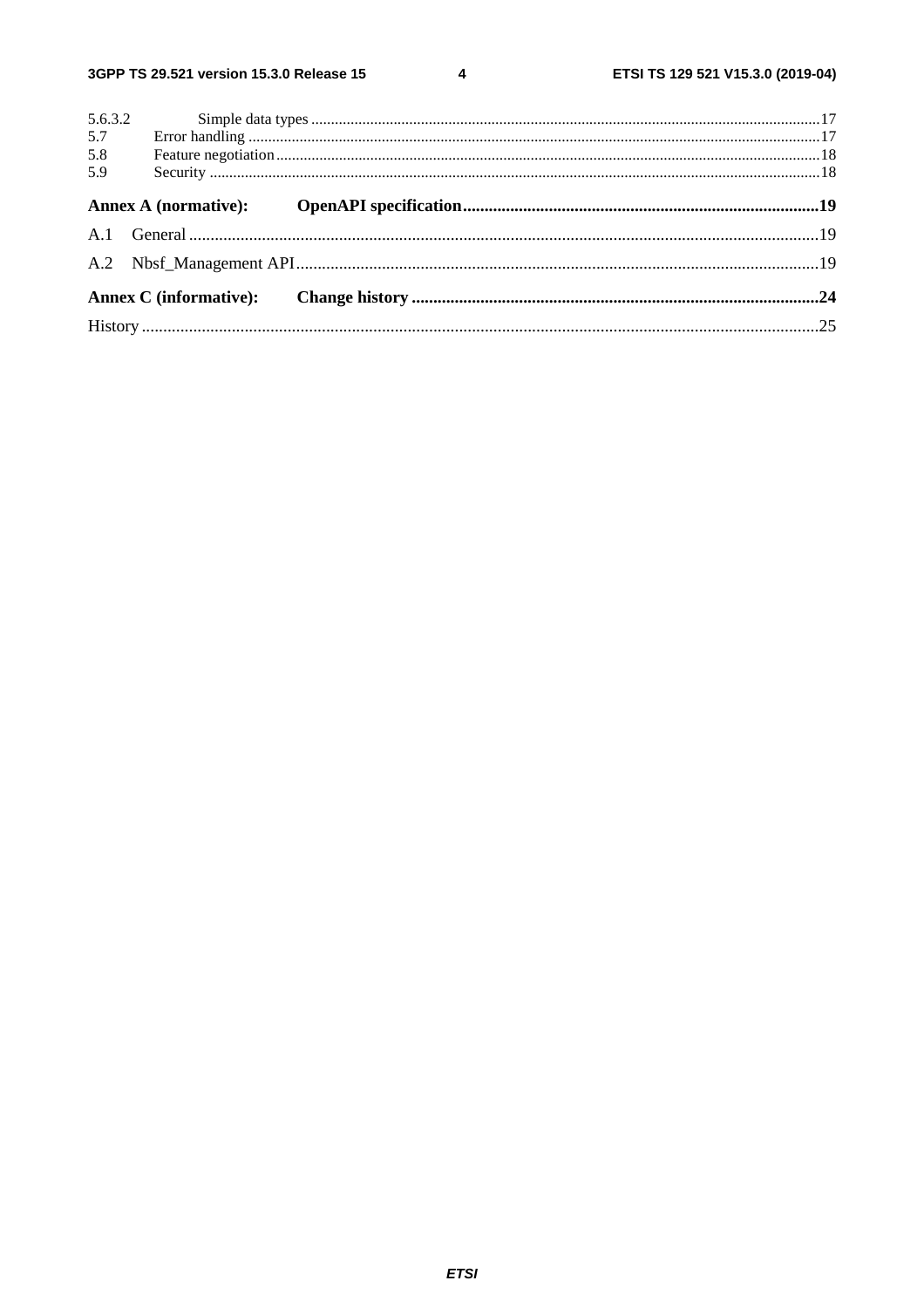# Foreword

This Technical Specification has been produced by the 3rd Generation Partnership Project (3GPP).

The contents of the present document are subject to continuing work within the TSG and may change following formal TSG approval. Should the TSG modify the contents of the present document, it will be re-released by the TSG with an identifying change of release date and an increase in version number as follows:

Version x.y.z

where:

- x the first digit:
	- 1 presented to TSG for information;
	- 2 presented to TSG for approval;
	- 3 or greater indicates TSG approved document under change control.
- y the second digit is incremented for all changes of substance, i.e. technical enhancements, corrections, updates, etc.
- z the third digit is incremented when editorial only changes have been incorporated in the document.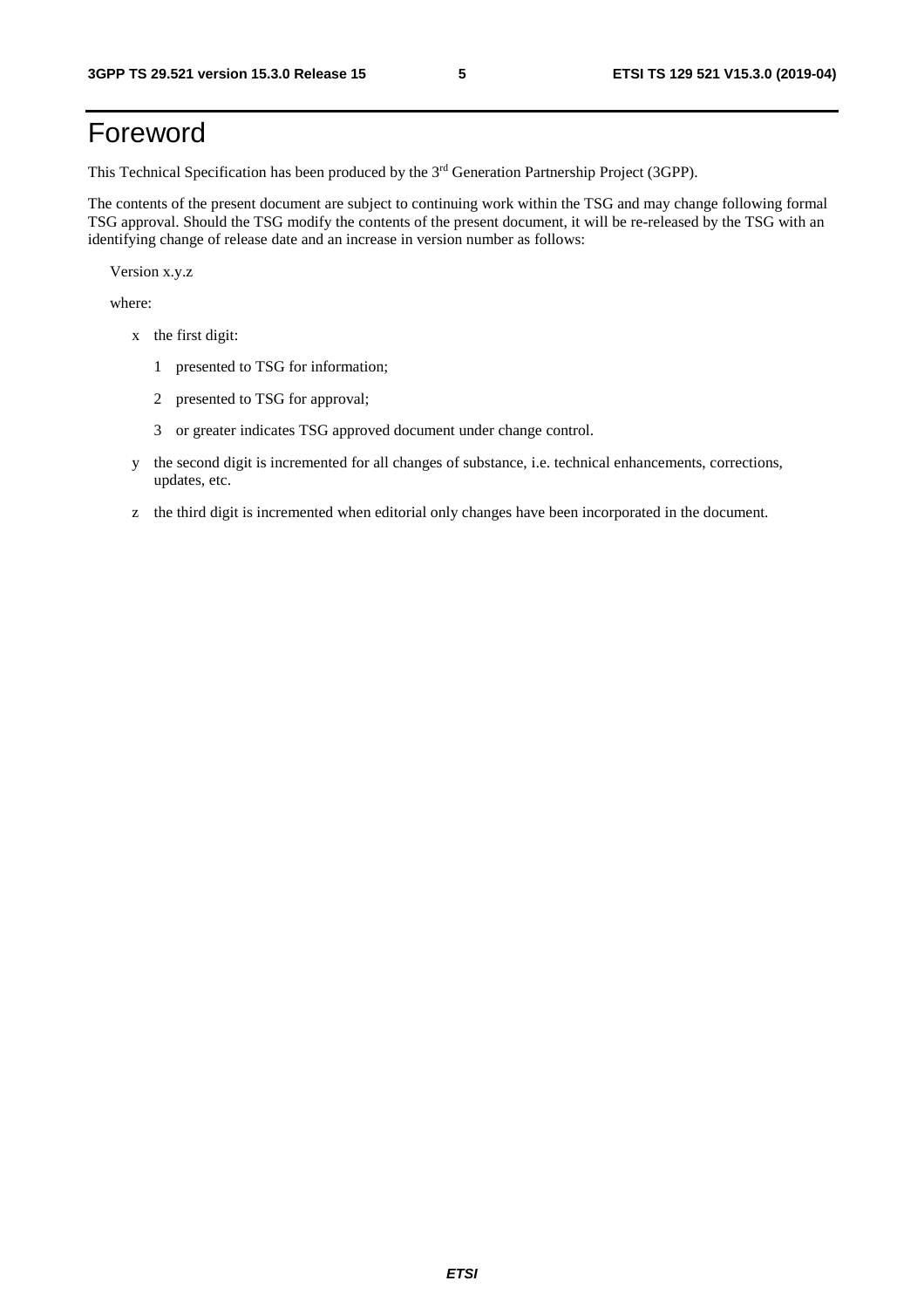## 1 Scope

The present specification provides the stage 3 definition of the Binding Support Management Service of the 5G System.

The 5G System Architecture is defined in 3GPP TS 23.501 [2]. The stage 2 definition and related procedures for Binding Support Management Service is specified in 3GPP TS 23.502 [3] and 3GPP TS 23.503 [4].

The 5G System stage 3 call flows are provided in 3GPP TS 29.513 [5].

The Technical Realization of the Service Based Architecture and the Principles and Guidelines for Services Definition are specified in 3GPP TS 29.500 [6] and 3GPP TS 29.501 [7].

The Binding Support Management Service is provided by the Binding Support Function (BSF).

### 2 References

The following documents contain provisions which, through reference in this text, constitute provisions of the present document.

- References are either specific (identified by date of publication, edition number, version number, etc.) or non-specific.
- For a specific reference, subsequent revisions do not apply.
- For a non-specific reference, the latest version applies. In the case of a reference to a 3GPP document (including a GSM document), a non-specific reference implicitly refers to the latest version of that document *in the same Release as the present document*.
- [1] 3GPP TR 21.905: "Vocabulary for 3GPP Specifications".
- [2] 3GPP TS 23.501: "System Architecture for the 5G System; Stage 2".
- [3] 3GPP TS 23.502: "Procedures for the 5G System; Stage 2".
- [4] 3GPP TS 23.503: "Policy and Charging Control Framework for the 5G System; Stage 2".
- [5] 3GPP TS 29.513: "5G System; Policy and Charging Control signalling flows and QoS parameter mapping; Stage 3".
- [6] 3GPP TS 29.500: "5G System; Technical Realization of Service Based Architecture; Stage 3".
- [7] 3GPP TS 29.501: "5G System; Principles and Guidelines for Services Definition; Stage 3".
- [8] IETF RFC 7540: "Hypertext Transfer Protocol Version 2 (HTTP/2)".
- [9] IETF RFC 8259: "The JavaScript Object Notation (JSON) Data Interchange Format".
- [10] 3GPP TS 29.571: "5G System; Common Data Types for Service Based Interfaces Stage 3".
- [11] OpenAPI: "OpenAPI 3.0.0 Specification", [https://github.com/OAI/OpenAPI](https://github.com/OAI/OpenAPI-Specification/blob/master/versions/3.0.0.md)-[Specification/blob/master/versions/3.0.0.md](https://github.com/OAI/OpenAPI-Specification/blob/master/versions/3.0.0.md).
- [12] 3GPP TS 29.510: "5G System; Network Function Repository Services; Stage 3".
- [13] IETF RFC 7807: "Problem Details for HTTP APIs".
- [14] 3GPP TS 29.213: " Policy and Charging Control signalling flows and Quality of Service (QoS) parameter mapping".
- [15] 3GPP TS 33.501: "Security architecture and procedures for 5G system".
- [16] IETF RFC 6749: "The OAuth 2.0 Authorization Framework".
- [17] 3GPP TS 23.527: "5G System; Restoration Procedures".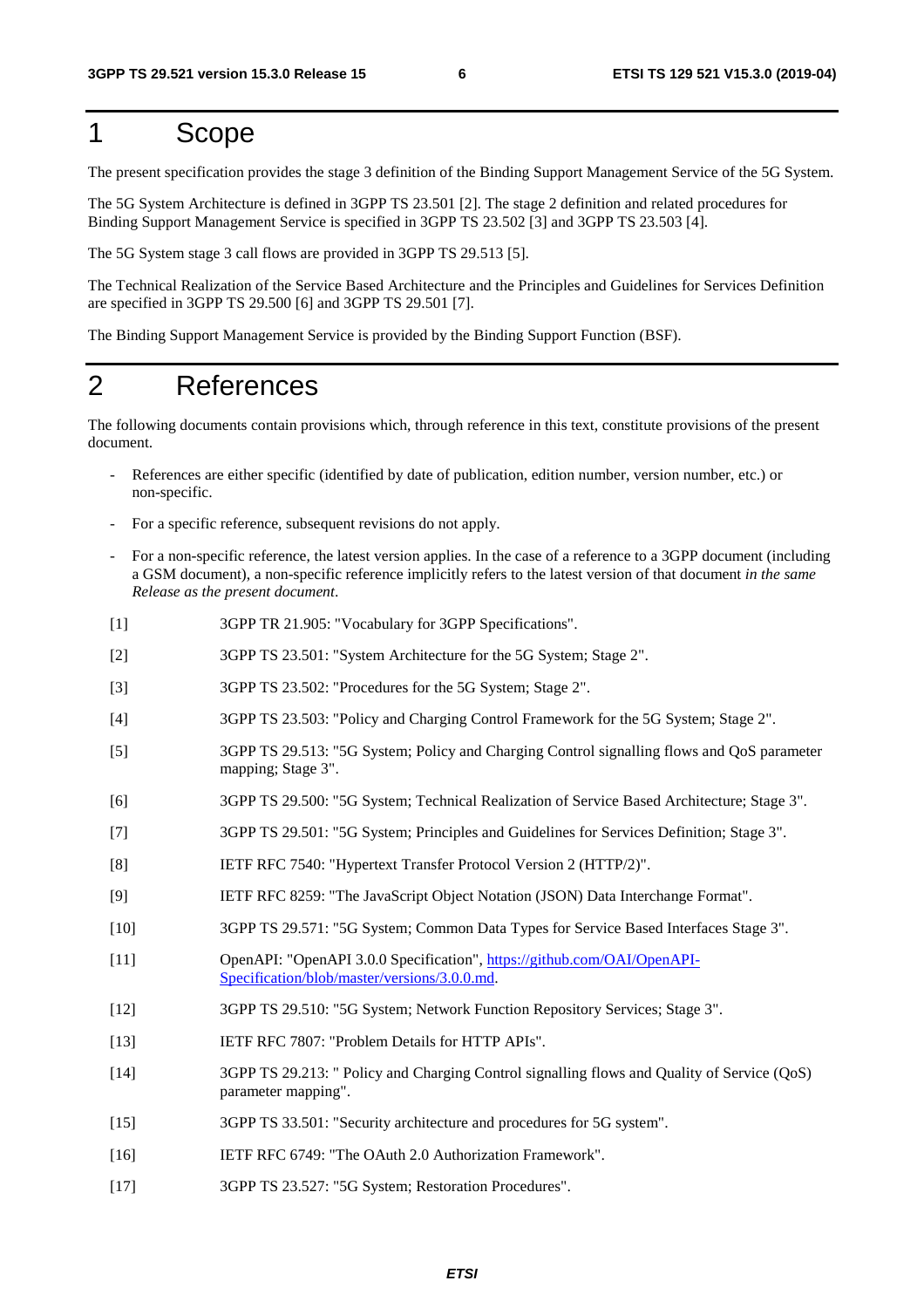# 3 Definitions and abbreviations

### 3.1 Definitions

For the purposes of the present document, the terms and definitions given in 3GPP TR 21.905 [1] and the following apply. A term defined in the present document takes precedence over the definition of the same term, if any, in 3GPP TR 21.905 [1].

### 3.2 Abbreviations

For the purposes of the present document, the abbreviations given in 3GPP TR 21.905 [1] and the following apply. An abbreviation defined in the present document takes precedence over the definition of the same abbreviation, if any, in 3GPP TR 21.905 [1].

| AF<br><b>BSF</b> | <b>Application Function</b><br><b>Binding Support Function</b> |
|------------------|----------------------------------------------------------------|
| <b>DNN</b>       | Data Network Name                                              |
| <b>DRA</b>       | Diameter Routing Agent                                         |
| <b>HTTP</b>      | <b>Hypertext Transfer Protocol</b>                             |
| <b>FQDN</b>      | <b>Fully Qualified Domain Name</b>                             |
| <b>GPSI</b>      | Generic Public Subscription Identifier                         |
| <b>JSON</b>      | JavaScript Object Notation HTTP Hypertext Transfer Protocol    |
| <b>MAC</b>       | Media Access Control                                           |
| <b>NEF</b>       | <b>Network Exposure Function</b>                               |
| <b>NRF</b>       | <b>Network Repository Function</b>                             |
| <b>PCF</b>       | <b>Policy Control Function</b>                                 |
| <b>SMF</b>       | <b>Session Management Function</b>                             |
| S-NSSAI          | Single Network Slice Selection Assistance Information          |
| <b>SUPI</b>      | <b>Subscription Permanent Identifier</b>                       |
| <b>UDR</b>       | Unified Data Repository                                        |
|                  |                                                                |

# 4 Binding Support Management Service

### 4.1 Service Description

### 4.1.1 Overview

The Binding Support Management Service as defined in 3GPP TS 23.502 [3] and 3GPP TS 23.503 [4], is provided by the Binding Support Function (BSF).

The Nbsf Management service is used for the BSF to provide a PDU session binding functionality, which ensures that an AF request for a certain PDU Session reaches the relevant PCF holding the PDU Session information.

This service:

- allows NF service consumers to register, update and remove the binding information; and
- allows NF service consumers to retrieve the binding information.

### 4.1.2 Service Architecture

The 5G System Architecture is defined in 3GPP TS 23.501 [2]. The Policy and Charging related 5G architecture is also described in 3GPP TS 23.503 [4] and 3GPP TS 29.513 [5].

The Binding Support Management Service (Nbsf\_Management) is exhibited by the Binding Support Function (BSF).

Known consumers of the Nbsf\_management service are:

- Policy Control Function (PCF)
- Network Exposure Function (NEF)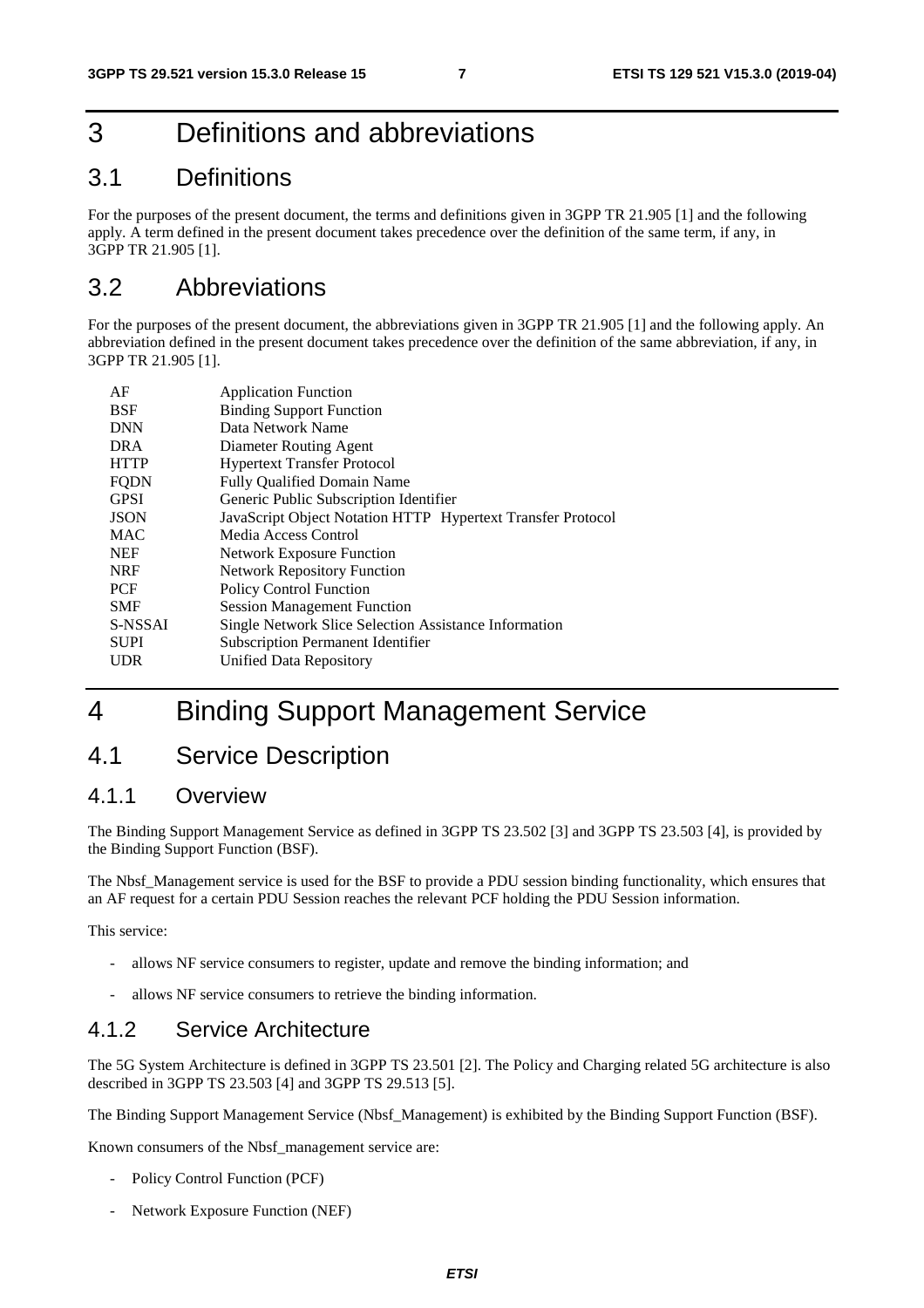- Application Function (AF)

As described in 3GPP TS 23.503 [4], the BSF is a function that can be deployed standalone or can be the functionality provided by other network functions, such as PCF, UDR, NRF, SMF.

NOTE: The PCF accesses the Nbsf management service at the BSF via an internal interface when it is collocated with BSF.



#### **Figure 4.1.2-1: Reference Architecture for the Nbsf\_management service; SBI representation**

### 4.1.3 Network Functions

#### 4.1.3.1 Binding Support Function (BSF)

The BSF:

- stores the binding information for a certain PDU Session; and
- discovers the binding information (e.g. the address information of the selected PCF).

The BSF allows NF service consumers (e.g.PCF) to register, update and remove the binding information, and allows NF service consumers (e.g. AF, NEF) to discover the binding information (e.g the address information of the selected PCF).

The BSF can be deployed standalone or can be collocated with other network functions, such as PCF, UDR, NRF andSMF.

#### 4.1.3.2 NF Service Consumers

The Policy Control Function (PCF):

- registers the binding information in the BSF for a UE when an IPv4 address and/or IPv6 prefix is allocated, or a MAC address is used for the PDU session; and,
- removes the binding information in the BSF when an IPv4 address and/or IPv6 prefix is released, or a MAC address is not used for the PDU Session.

The Network Exposure Function (NEF):

- provides a means for the Application Functions to securely interact with the Policy framework for policy control to 3GPP network. During the procedure, it needs to discover the selected PCF by using the Nbsf Management Discovery service operation.

The Application Function (AF):

- discover the selected PCF by using the Nbsf\_Management\_Discovery service operation when it is allowed to interact directly with the policy framework for policy control.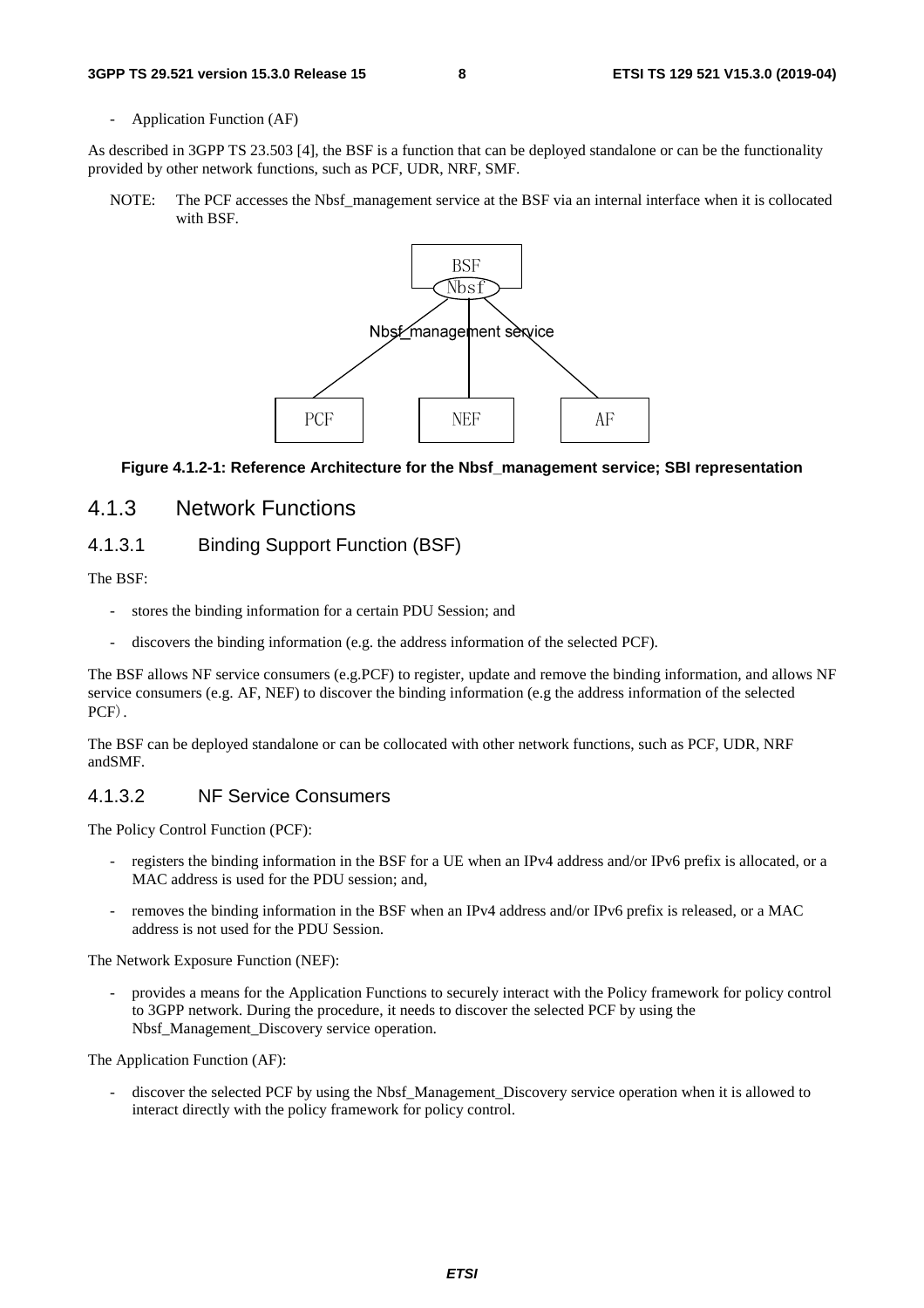### 4.2 Service Operations

### 4.2.1 Introduction

#### **Table 4.2.1-1: Operations of the Nbsf\_Management Service**

| Service operation name     | <b>Description</b>                                                                                                                                                                                                       | Initiated by                     |
|----------------------------|--------------------------------------------------------------------------------------------------------------------------------------------------------------------------------------------------------------------------|----------------------------------|
| Nbsf_Management_Register   | This service operation is used to register the binding<br>information for a UE when an IPv4 address and/or an<br>IPv6 prefix is allocated for an IP PDU Session or a MAC<br>address is used for an Ethernet PDU session. | NF service consumer<br>(PCF)     |
| Nbsf_Management_Deregister | This service operation is used to deregister the binding<br>information for a UE when the PDU Session is released.                                                                                                       | NF service consumer<br>(PCF)     |
| Nbsf_Management_Discovery  | This service operation is used by an NEF or AF to<br>discover a selected PCF.                                                                                                                                            | NF service consumer<br>(NEF, AF) |

### 4.2.2 Nbsf\_Management\_Register Service Operation

#### 4.2.2.1 General

This service operation allows the NF service consumer to register the session binding information for a UE in the BSF by providing the user identity, the DNN, the UE address(es) and the selected PCF address for a certain PDU Session to the BSF, and BSF stores the information.

#### 4.2.2.2 Register a new PCF Session binding information



**Figure 4.2.2.2-1: NF service consumer register a new PCF Session binding information** 

The NF service consumer shall invoke the Nbsf\_Management\_Register service operation to register the session binding information for a UE in the BSF. The NF service consumer shall send an HTTP POST request with "{apiRoot}/nbsfmanagement/v1/pcfBindings" as Resource URI representing the "PCF Session Bindings", as shown in figure 4.2.2.2-1, step 1, to create a binding information for an "Individual PCF Session Binding" according to the information (e.g. UE address(es), SUPI; GPSI, DNN, S-NSSAI,.NSI) in message body. The PcfBinding data structure provided in the request body shall include:

- address information of the served UE consisting of:
	- (i) either IP address information consisting of:
		- + the IPv4 address encoded as "ipv4Addr" attribute; and/or
		- + the IPv6 address prefix encoded as "ipv6Prefix" attribute; or
	- (ii) the MAC address encoded as "macAddr48" attribute; and
- PCF address information consisting of:
	- (i) if the PCF supports the Npcf\_PolicyAuthorization service:
		- + the FQDN of the PCF encoded as "pcfFqdn" attribute; and/or
		- + a description of IP endpoints at the PCF hosting the Npcf\_PolicyAuthorization service encoded as "pcfIpEndPoints" attribute; and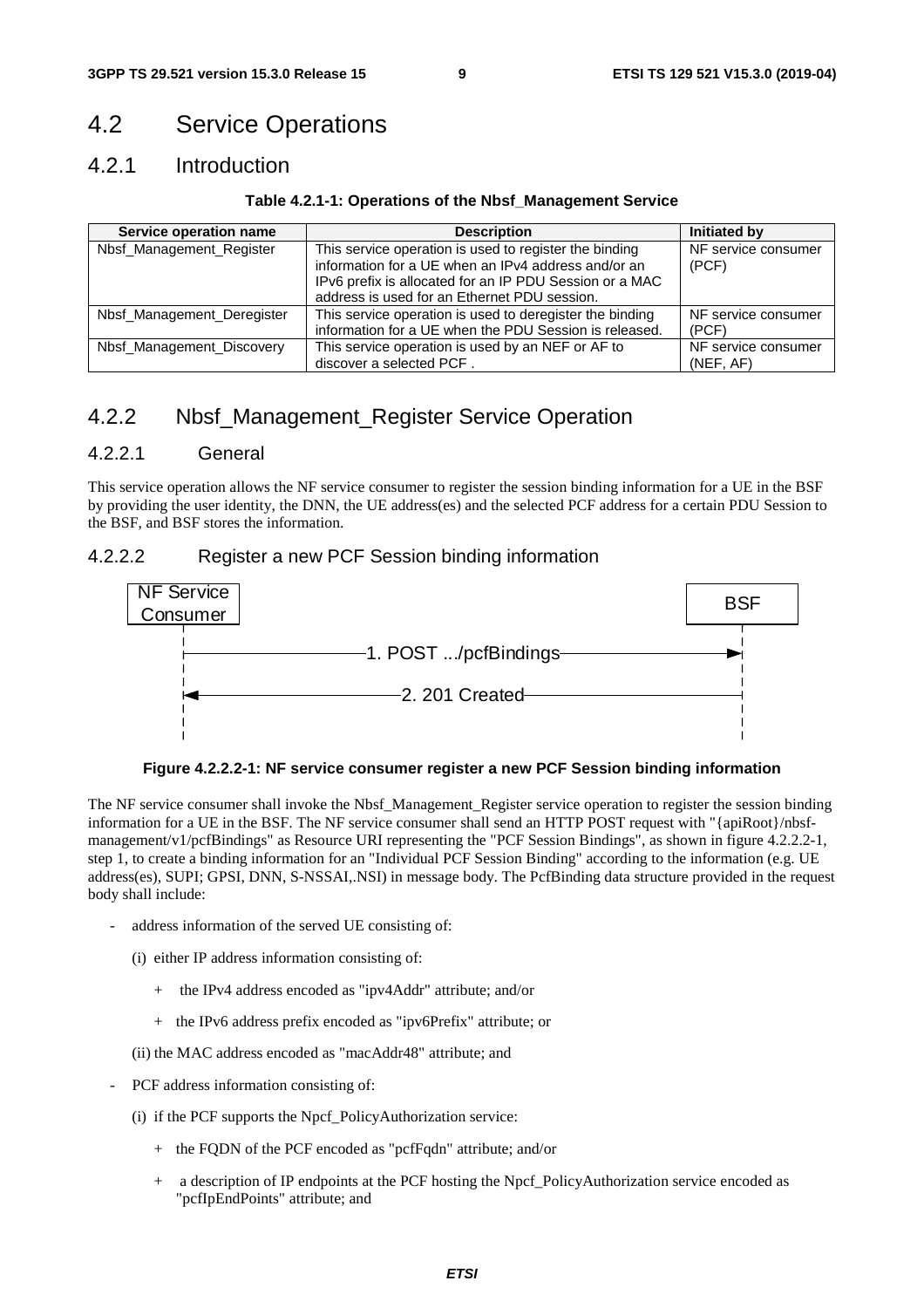- (ii) if the PCF supports the Rx interface,
	- + the Diameter host id of the PCF encoded as "pcfDiamHost"; and
- + the Diameter realm of the PCF and "pcfDiamRealm" attributes;- DNN encoded as "dnn" attribute; and
- S-NSSAI encoded as "snssai" attribute;

and may include:

- SUPI encoded as "supi" attribute;
- GPSI encoded as "gpsi" attribute;
- IPv4 address domain encoded as "ipDomain" attribute.

Upon the reception of an HTTP POST request with: "{apiRoot}/nbsf-management/v1/pcfBindings" as Resource URI and PcfBinding data structure as request body, the BSF shall:

- create new binding information;
- assign a bindingId; and
- store the binding information.

The PCF as NF service consumer may provide PCF Id in "pcfId" attribute and recovery timestamp in "recoveryTime" attribute. The BSF may use the "pcfId" attribute to supervise the status of the PCF as described in subclause 5.2 of 3GPP TS 29.510 [12] and perform necessary cleanup upon status change of the PCF later, and/or both the "pcfId" attribute and the "recoveryTime" attribute in cleanup procedure as described in subclause 6.4 of 3GPP TS 23.527 [17].

If the BSF created an "Individual PCF Session Binding" resource, the BSF shall respond with "201 Created" with the message body containing a representation of the created binding information, as shown in figure 4.2.2.2.2-1, step 2. The BSF shall include a Location HTTP header field. The Location header field shall contain the URI of the created binding information i.e. "{apiRoot}/nbsf-management/v1/pcfBindings/{bindingId}".

### 4.2.3 Nbsf\_Management\_Deregister Service Operation

#### 4.2.3.1 General

This service operation allows the service consumer to remove the session binding information for a UE in the BSF. It is executed by deleting a given resource identified by an "Individual PCF Session Binding" resource identifier. The operation is invoked by issuing an HTTP DELETE request on the URI representing the specific session binding information.

#### 4.2.3.2 Deregister an individual PCF Session binding information



#### **Figure 4.2.3.2-1: Session Binding Information Deregistration**

The NF service consumer shall invoke the Nbsf\_Management\_DeRegister service operation to deregister the session binding information for a UE in the BSF. The NF service consumer shall send an HTTP DELETE request with "{apiRoot}/nbsf-management/v1/pcfBindings/{bindingId}" as Resource URI, where "{bindingId}" is the "Individual PCF Session Binding" resource identifier that is to be deleted.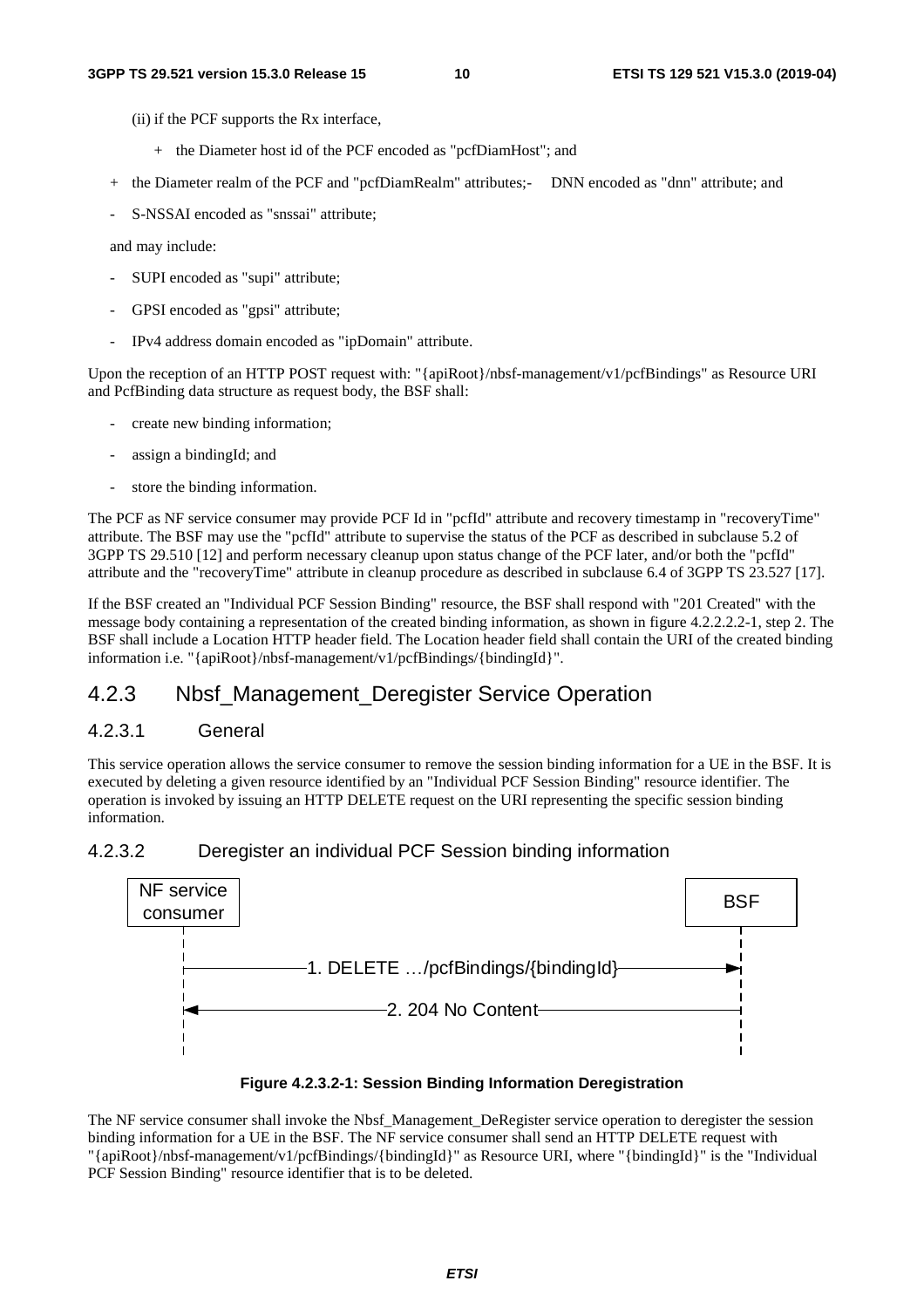Upon the the reception of an HTTP DELETE request with: "{apiRoot}/nbsf-management/v1/pcfBindings/{bindingId}" as Resource URI, the BSF shall:

remove the corresponding binding information.

If the HTTP DELETE request message from the NF service consumer is accepted, the BSF shall respond with "204 No Content". If the Individual PCF Session Binding resource does not exist, the BSF shall respond with "404 Not Found".

### 4.2.4 Nbsf\_Management\_Discovery Service Operation

#### 4.2.4.1 General

This service operation allows the service consumer to use the HTTP GET method to obtain the address information of the selected PCF.

#### 4.2.4.2 Retrieve the PCF Session binding information for a given tuple



#### **Figure 4.2.4.2-1: NF service consumer retrieve the PCF Session binding information for a given tuple**

The NF service consumer shall invoke the Nbsf\_Management\_Discovery service operation to obtain address information of the the selected PCF for a PDU session in the BSF. The NF service consumer shall send an HTTP GET request with "{apiRoot}/nbsf-management/v1/pcfBindings" as Resource URI, where "query parameters" shall include:

UE address(es);

and may include:

- SUPI or GPSI:
- DNN and optionally S-NSSAI; and
- IPv4 address domain.
- NOTE: The query parameters S-NSSAI and/or IPv4 addres domain is helpful in the scenario of IPv4 address overlapping where the same IPv4 address may be allocated to UE PDU sessions.

Upon the reception of an HTTP GET request with: "{apiRoot}/nbsf-management/v1/pcfBindings" as Resource URI, the BSF shall:

search the corresponding binding information.

If the HTTP request message from the NF service consumer is accepted and a session binding resource matching the query parameters exists, the BSF shall reply with a "200 OK" HTTP response containing the corresponding PcfBinding data structure, as provided by the PCF during the Nbsf\_Management\_Register Service Operation in the response body. If the PCF Session Binding resource does not exist, the BSF shall respond with "404 Not Found". If an invalid combination of query parameters (i.e. a combination without UE address(es)) is contained in the request URI, the BSF shall respond with an "400 Bad Request" HTTP error code containing "INVALID\_QUERY\_PARAM" as application error within the ProblemDetails IE. If more then one PCF Session Binding resources are found, the BSF shall respond with "400 Bad Request" HTTP error code containing "MULTIPLE\_BINDING\_INFO\_FOUND" as application error within the ProblemDetails IE.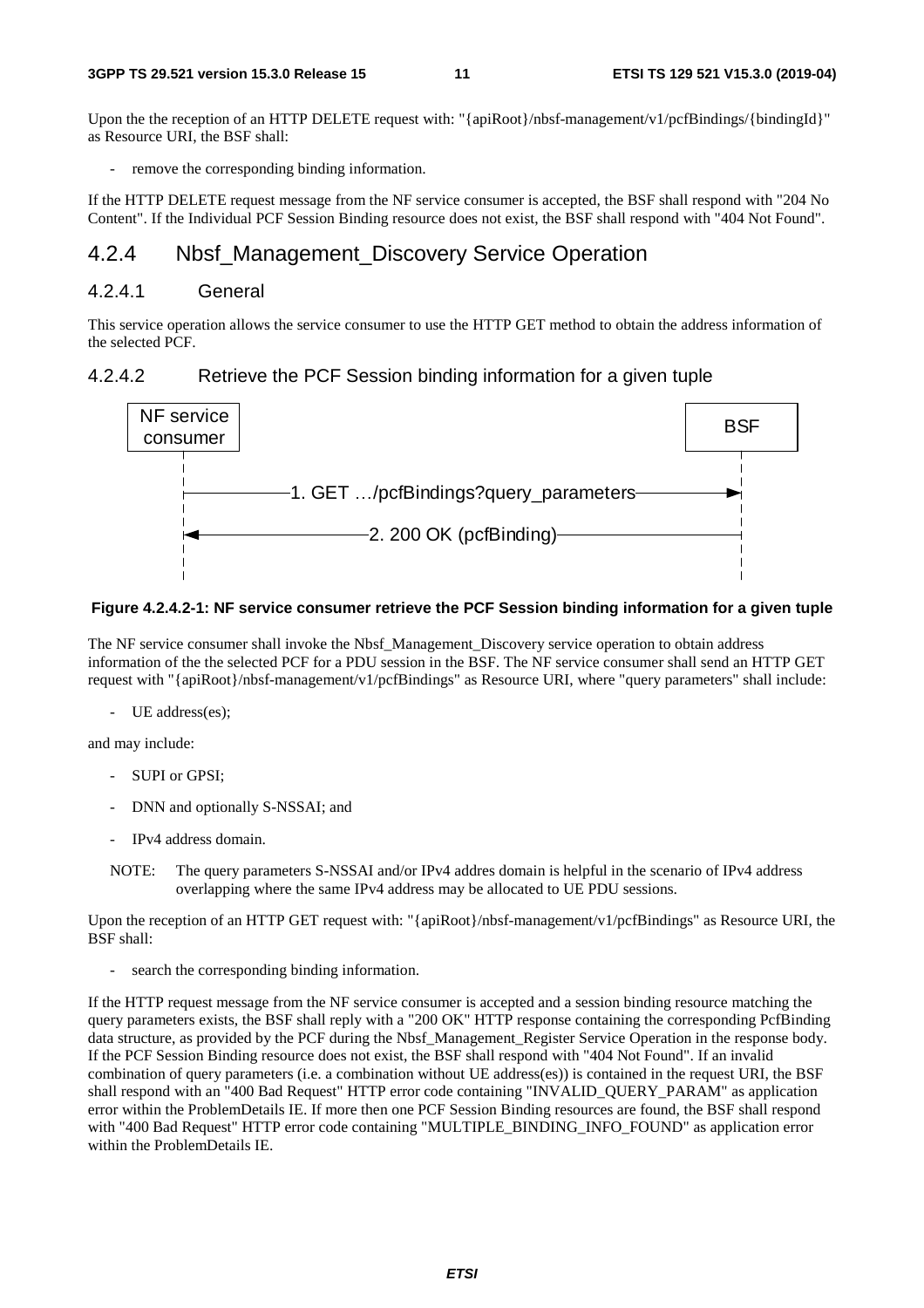# 5 Nbsf\_Management Service API

### 5.1 Introduction

The Nbsf\_management Service shall use the Nbsf\_management API.

The request URI used in each HTTP request from the NF service consumer towards the BSF shall have the structure defined in subclause 4.4.1 of 3GPP TS 29.501 [7], i.e.:

#### **{apiRoot}/{apiName}/{apiVersion}/{apiSpecificResourceUriPart}**

with the following components:

- The {apiRoot} shall be set as described in 3GPP TS 29.501 [7].
- The {apiName} shall be "nbsf-management".
- The {apiVersion} shall be "v1".
- The {apiSpecificResourceUriPart} shall be set as described in subclause 5.3.

### 5.2 Usage of HTTP

#### 5.2.1 General

HTTP/2, IETF RFC 7540 [8], shall be used as specified in clause 5 of 3GPP TS 29.500 [6].

HTTP/2 shall be transported as specified in subclause 5.3 of 3GPP TS 29.500 [6].

The OpenAPI [11] specification of HTTP messages and content bodies for the Nbsf\_management is contained in Annex A.

### 5.2.2 HTTP standard headers

#### 5.2.2.1 General

See subclause 5.2.2 of 3GPP TS 29.500 [6] for the usage of HTTP standard headers.

#### 5.2.2.2 Content type

JSON, IETF RFC 8259 [9], shall be used as content type of the HTTP bodies specified in the present specification as specified in subclause 5.4 of 3GPP TS 29.500 [6]. The use of the JSON format shall be signalled by the content type "application/json".

"Problem Details" JSON object shall be used to indicate additional details of the error in a HTTP response body and shall be signalled by the content type "application/problem+json", as defined in IETF RFC 7807 [13].

### 5.2.3 HTTP custom headers

#### 5.2.3.1 General

The Nbsf\_Management Service API shall support HTTP custom header fields specified in subclause 5.2.3.2 of 3GPP TS 29.500 [6].

In this release of the specification, no specific custom headers are defined for the Nbsf\_Management Service API.

### 5.3 Resources

#### 5.3.1 Resource Structure

The structure of the Resource URI of the Nbsf\_Management service is shown in figure 5.3.1-1.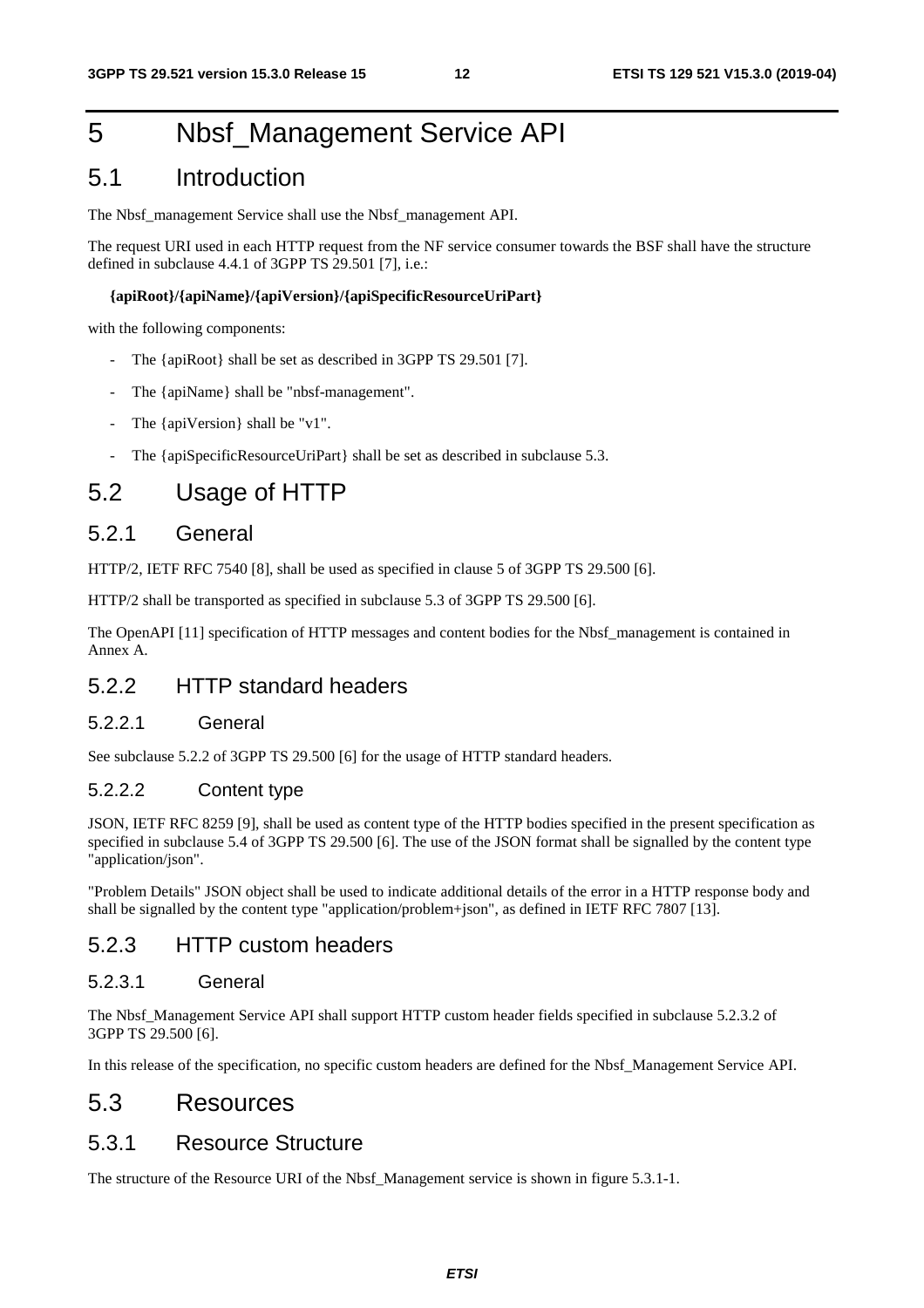

#### **Figure 5.3.1-1: Resource URI structure of the Nbsf\_Management API**

Table 5.3.1-1 provides an overview of the resources and applicable HTTP methods.

|  | Table 5.3.1-1: Resources and methods overview |
|--|-----------------------------------------------|
|--|-----------------------------------------------|

| Resource name                            | <b>Resource URI</b>                | <b>HTTP</b><br>method<br>or<br>custom<br>operation | <b>Description</b>                                                                                                                             |
|------------------------------------------|------------------------------------|----------------------------------------------------|------------------------------------------------------------------------------------------------------------------------------------------------|
|                                          | {apiRoot}/                         | <b>POST</b>                                        | Register new PCF Session binding<br>information of a given UE address in<br>BSF.                                                               |
| IPCF Session Bindings                    | nbsf-management/v1<br>/pcfBindings | <b>GET</b>                                         | Retrieve the Session binding<br>linformation i.e. PCF address<br>information of a given tuple (UE<br>address(es), SUPI; GPSI, DNN,<br>snssai). |
| Individual PCF Session<br><b>Binding</b> | {apiRoot}/<br>nbsf-management/v1   | <b>DELETE</b>                                      | Deregister existing PCF Session<br>binding information from BSF.                                                                               |
|                                          | /pcfBindings<br>{bindingId}        |                                                    |                                                                                                                                                |

### 5.3.2 Resource: PCF Session Bindings

#### 5.3.2.1 Description

This resource represents a collection of the different PCF Session binding information of given UE address(es) registered in the BSF.

#### 5.3.2.2 Resource definition

Resource URI: {apiRoot}/nbsf-management/v1/pcfBindings

This resource shall support the resource URI variables defined in table 5.3.2.2-1.

#### **Table 5.3.2.2-1: Resource URI variables for this resource**

| – Nom‴<br>лашт | <b>Contract of Contract Contract of the Contract of Contract of Contract of Contract of Contract of Contract of Contract of Contract of Contract of Contract of Contract of Contract of Contract of Contract of Contract of Cont</b> |
|----------------|--------------------------------------------------------------------------------------------------------------------------------------------------------------------------------------------------------------------------------------|
| .              | subclause 5.1                                                                                                                                                                                                                        |
| lapik          | $\sim$                                                                                                                                                                                                                               |
| $\sim$         | See                                                                                                                                                                                                                                  |
| OOT            | $\sim$ $\sim$                                                                                                                                                                                                                        |

#### 5.3.2.3 Resource Standard Methods

#### 5.3.2.3.1 POST

This method shall support the URI query parameters specified in table 5.3.2.3.1-1.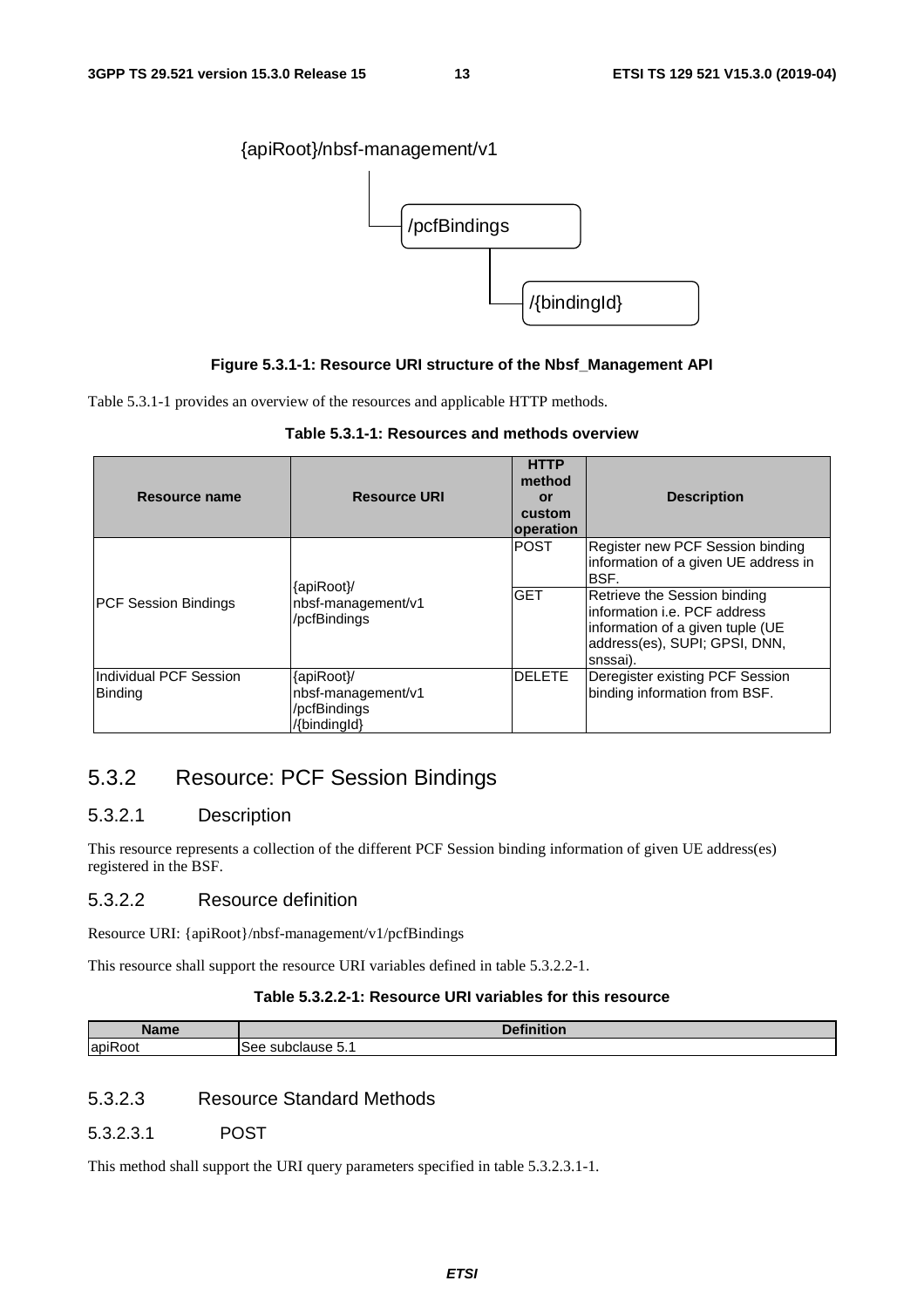#### **Table 5.3.2.3.1-1: URI query parameters supported by the POST method on this resource**

| <b>Name</b> | <b>Data type</b> | a teredination design | <b><i><u>Accorintion</u></i></b><br>онон |
|-------------|------------------|-----------------------|------------------------------------------|
| n/a         |                  |                       |                                          |

This method shall support the request data structures specified in table 5.3.2.3.1-2 and the response data structures and response codes specified in table 5.3.2.3.1-3.

#### **Table 5.3.2.3.1-2: Data structures supported by the POST Request Body on this resource**

| Data<br>type.                   |   | <br><br>and the state of the state of the<br>$-1.1.1$ | Description                                                                 |
|---------------------------------|---|-------------------------------------------------------|-----------------------------------------------------------------------------|
| <b>IPcfBi</b><br>ıdır<br>. וורי | м |                                                       | <br>Register<br>יש<br>bindina<br>a new<br>Individual<br>-<br>nation.<br>⊣ ب |

#### **Table 5.3.2.3.1-3: Data structures supported by the POST Response Body on this resource**

| Data type                                                                                                                               | Þ | Cardinality | <b>Response</b><br>codes | <b>Description</b>                                |
|-----------------------------------------------------------------------------------------------------------------------------------------|---|-------------|--------------------------|---------------------------------------------------|
| <b>IPcfBinding</b>                                                                                                                      | м |             | 1201<br>Created          | The creation of an individual PCF session biding. |
| NOTE:<br>The mandatory HTTP error status codes for the POST method listed in table 5.2.7.1-1 of<br>3GPP TS 29.500 [6] shall also apply. |   |             |                          |                                                   |

#### 5.3.2.3.2 GET

This method shall support the URI query parameters specified in table 5.3.3.3.1-1.

#### **Table 5.3.2.3.1-1: URI query parameters supported by the GET method on this resource**

| <b>Name</b>                                                                                                                                                                                                                                             | Data type         | Р        | <b>Cardinality</b> | <b>Description</b>                                                  |  |  |
|---------------------------------------------------------------------------------------------------------------------------------------------------------------------------------------------------------------------------------------------------------|-------------------|----------|--------------------|---------------------------------------------------------------------|--|--|
| ipv4Addr                                                                                                                                                                                                                                                | lpv4Add           | С        | 01                 | The IPv4 Address of the served UE. (NOTE 1)                         |  |  |
| ipv6Prefix                                                                                                                                                                                                                                              | lpv6Prefix        | С        | 0.1                | The IPv6 Address Prefix of the served UE. (NOTE 1)                  |  |  |
| ImacAddr48                                                                                                                                                                                                                                              | MacAddr48         | С        | 0.1                | The MAC Address of the served UE. (NOTE 1)                          |  |  |
| ldnn                                                                                                                                                                                                                                                    | Dnn               | O        | 0.1                | <b>DNN</b>                                                          |  |  |
| supi                                                                                                                                                                                                                                                    | Supi              | O        | 0.1                | Subscription Permanent Identifier                                   |  |  |
| gpsi                                                                                                                                                                                                                                                    | Gpsi              | O        | 0.1                | Generic Public Subscription Identifier                              |  |  |
| Isnssai                                                                                                                                                                                                                                                 | Snssai            | $\Omega$ | 0.1                | The identification of slice. (NOTE 2)                               |  |  |
| <i>ipDomain</i>                                                                                                                                                                                                                                         | string            | $\Omega$ | 0.1                | The IPv4 address domain identifier. (NOTE 2)                        |  |  |
| supp-feat                                                                                                                                                                                                                                               | SupportedFeatures | $\circ$  | 0.1                | To filter irrelevant responses related to unsupported<br>lfeatures. |  |  |
| NOTE 1: One and only one of query parameter ipv4-addr, ipv6-prefix or mac-addr48 shall be present.<br>NOTE 2: The query parameters snssai and/or ipDomain, if applicable (IPv4 address overlapping), shall be present<br>with query parameter ipv4Addr. |                   |          |                    |                                                                     |  |  |

This method shall support the request data structures specified in table 5.3.3.3.1-2 and the response data structures and response codes specified in table 5.3.3.3.1-3.

#### **Table 5.3.2.3.1-2: Data structures supported by the GET Request Body on this resource**

| Data type | Cordinality<br>Cardinality | <b>Description</b> |
|-----------|----------------------------|--------------------|
| n/a       |                            |                    |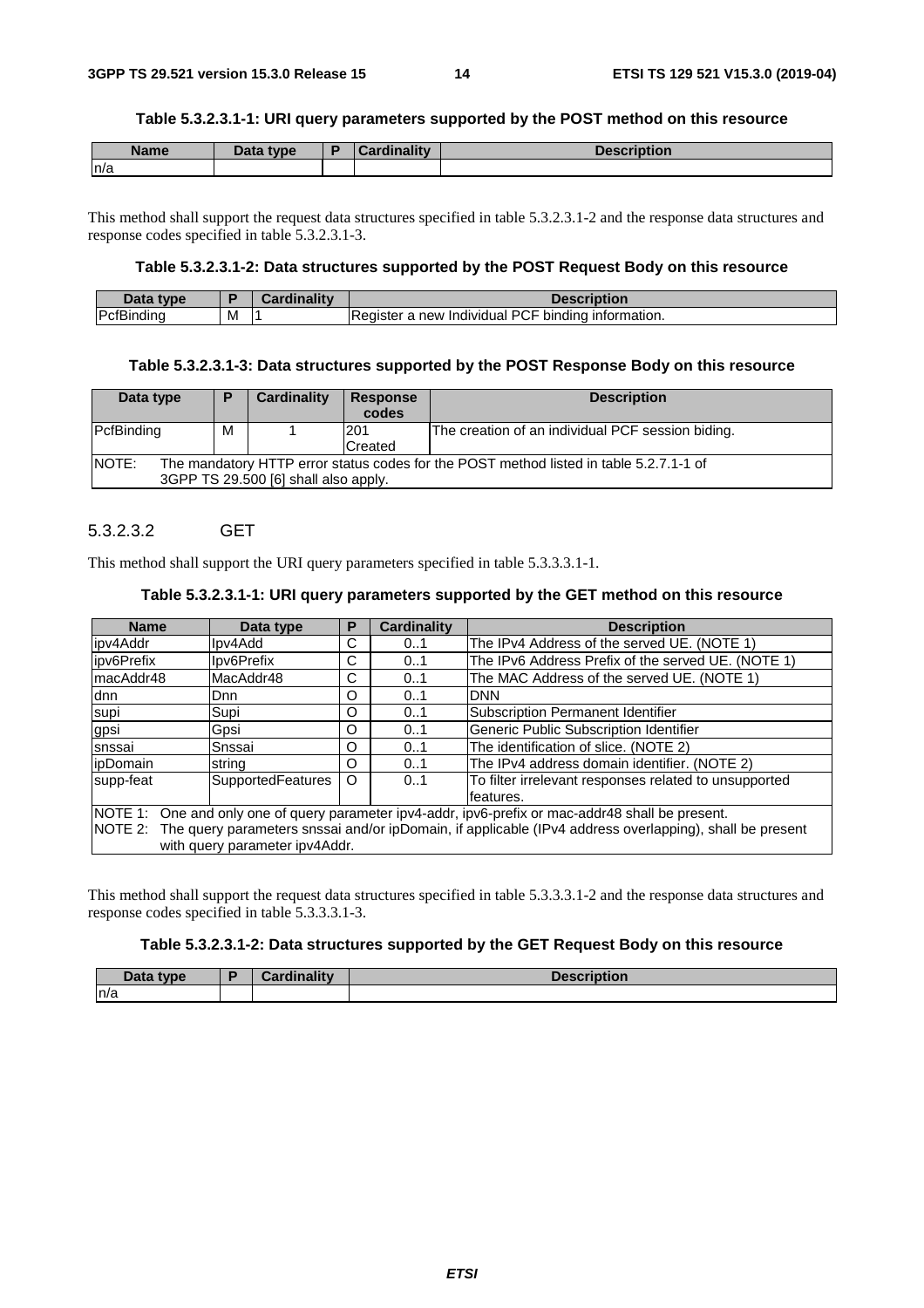#### **Table 5.3.2.3.1-3: Data structures supported by the GET Response Body on this resource**

| Data type                            | Р                                                     | <b>Cardinality</b> | <b>Response</b><br>codes | <b>Description</b>                                                                            |  |
|--------------------------------------|-------------------------------------------------------|--------------------|--------------------------|-----------------------------------------------------------------------------------------------|--|
| PcfBinding                           | M                                                     |                    | 200 OK                   | The individual PCF session binding information                                                |  |
|                                      |                                                       |                    |                          | resource matching the query parameter(s) is returned.                                         |  |
| ln/a                                 |                                                       |                    | 204 No Content           | There is no PCF session binding information matching                                          |  |
|                                      |                                                       |                    |                          | the query parameter(s).                                                                       |  |
| lProblemDetails                      | М                                                     |                    | 1400 Bad                 | More than one binding information is found. (NOTE 2)                                          |  |
|                                      |                                                       |                    | Reauest                  |                                                                                               |  |
|                                      |                                                       |                    |                          | NOTE 1: The mandatory HTTP error status codes for the GET method listed in table 5.2.7.1-1 of |  |
| 3GPP TS 29.500 [6] shall also apply. |                                                       |                    |                          |                                                                                               |  |
|                                      | NOTE 2: Failure cases are described in subclause 5.7. |                    |                          |                                                                                               |  |

### 5.3.3 Resource: Individual PCF Session Binding

#### 5.3.3.1 Description

This resource represents a collection of the different PCF Session binding information of given UE address(es) registered in the BSF.

#### 5.3.3.2 Resource definition

#### Resource URI: **{apiRoot}/nbsf-management/v1/pcfBindings/{bindingId}**

This resource shall support the resource URI variables defined in table 5.3.3.2-1.

#### **Table 5.3.3.2-1: Resource URI variables for this resource**

| <b>Name</b> | <b>Definition</b>                                                                                                                                                                                                                                 |
|-------------|---------------------------------------------------------------------------------------------------------------------------------------------------------------------------------------------------------------------------------------------------|
| apiRoot     | See subclause 5.1                                                                                                                                                                                                                                 |
| bindingId   | Represents the individual PCF Session Binding.<br>To enable that the value is used as part of a URI, the string shall only contain characters<br>allowed according to the "lower-with-hyphen" naming convention defined in<br>3GPP TS 29.501 [7]. |

#### 5.3.3.3 Resource Standard Methods

#### 5.3.3.3.1 DELETE

This method shall support the URI query parameters specified in table 5.3.3.3.2-1.

#### **Table 5.3.3.3.1-1: URI query parameters supported by the DELETE method on this resource**

| <b>Name</b> | Data type | <b>Timelitie</b><br>лани | $-1$ $-1$ $-1$<br>TIULION |
|-------------|-----------|--------------------------|---------------------------|
| n/a         |           |                          |                           |

This method shall support the request data structures specified in table 5.3.3.3.1-2 and the response data structures and response codes specified in table 5.3.3.3.1-3.

#### **Table 5.3.3.3.1-2: Data structures supported by the DELETE Request Body on this resource**

| <b>Pata type</b> | Cardinality<br>uulidiit. | <b>Description</b><br>"Cridtion. |
|------------------|--------------------------|----------------------------------|
| ln/a             |                          |                                  |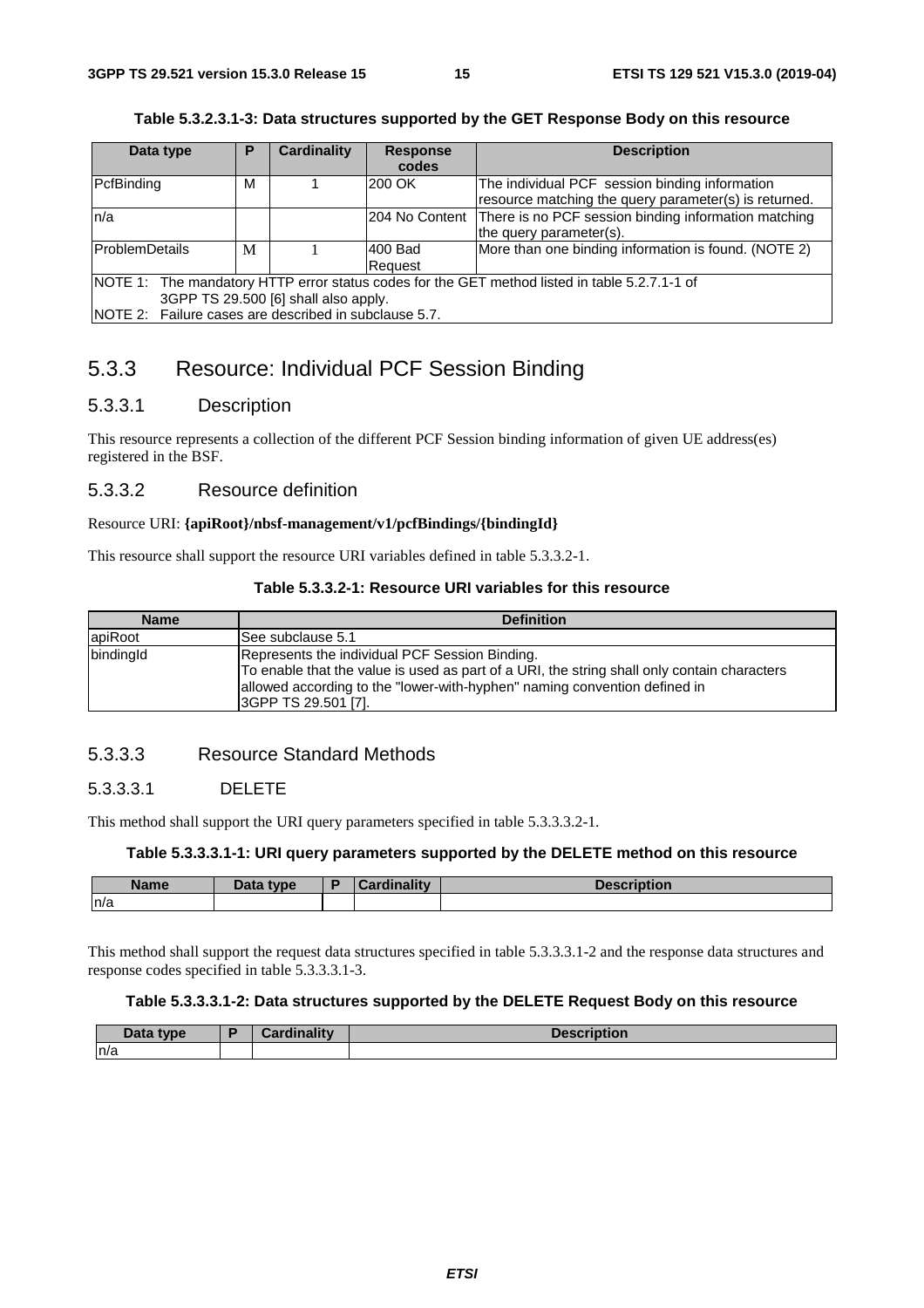**Table 5.3.3.3.1-3: Data structures supported by the DELETE Response Body on this resource** 

| Data type                                                                                       |  | <b>Cardinality</b> | Response codes | <b>Description</b>                                  |
|-------------------------------------------------------------------------------------------------|--|--------------------|----------------|-----------------------------------------------------|
| In/a                                                                                            |  |                    | 204 No Content | Successful case: The Individual PCF session binding |
|                                                                                                 |  |                    |                | linformation resource is deleted.                   |
| NOTE:<br>The mandatory HTTP error status codes for the POST method listed in table 5.2.7.1-1 of |  |                    |                |                                                     |
| 3GPP TS 29.500 [6] shall also apply.                                                            |  |                    |                |                                                     |

# 5.4 Custom Operations without associated resources

None in this release of this specification.

### 5.5 Notifications

None in this release of this specification.

### 5.6 Data Model

### 5.6.1 General

This subclause specifies the application data model supported by the API.

Table 5.6.1-1 specifies the data types defined for the N<sub>bsf</sub> service based interface protocol.

#### Table 5.6.1-1: N<sub>bsf</sub> specific Data Types

| Data type          | <b>Section defined</b> | <b>Description</b>                    | <b>Applicability</b> |
|--------------------|------------------------|---------------------------------------|----------------------|
| <b>IPcfBinding</b> | 5.6.2.2                | Identifies an Individual PCF binding. |                      |

Table 5.6.1-2 specifies data types re-used by the  $N_{\text{bsf}}$  service based interface protocol from other specifications, including a reference to their respective specifications and when needed, a short description of their use within the N<sub>bsf</sub> service based interface.

| Data type                | <b>Reference</b>    | <b>Comments</b>                            | <b>Applicability</b> |
|--------------------------|---------------------|--------------------------------------------|----------------------|
| DateTime                 | 3GPP TS 29.571 [10] |                                            |                      |
| <b>IDiameterIdentitv</b> | 3GPP TS 29.571 [10] |                                            |                      |
| <b>D</b> nn              | 3GPP TS 29.571 [10] |                                            |                      |
| Fqdn                     | 3GPP TS 29.510 [12] |                                            |                      |
| Gpsi                     | 3GPP TS 29.571 [10] |                                            |                      |
| <b>IpEndPoint</b>        | 3GPP TS 29.510 [12] |                                            |                      |
| Ipv4Addr,                | 3GPP TS 29.571 [10] |                                            |                      |
| Ipv6Prefix               | 3GPP TS 29.571 [10] |                                            |                      |
| MacAddr48                | 3GPP TS 29.571 [10] |                                            |                      |
| Nflnstanceld             | 3GPP TS 29.571 [10] |                                            |                      |
| <b>ProblemDetails</b>    | 3GPP TS 29.571 [10] | Used in error responses to provide more    |                      |
|                          |                     | detailed information about an error.       |                      |
| Snssai                   | 3GPP TS 29.571 [10] |                                            |                      |
| Supi                     | 3GPP TS 29.571 [10] |                                            |                      |
| <b>SupportedFeatures</b> | 3GPP TS 29.571 [10] | Used to negotiate the applicability of the |                      |
|                          |                     | optional features defined in table 5.8-1.  |                      |

### 5.6.2 Structured data types

#### 5.6.2.1 Introduction

This subclause defines the structures to be used in resource representations.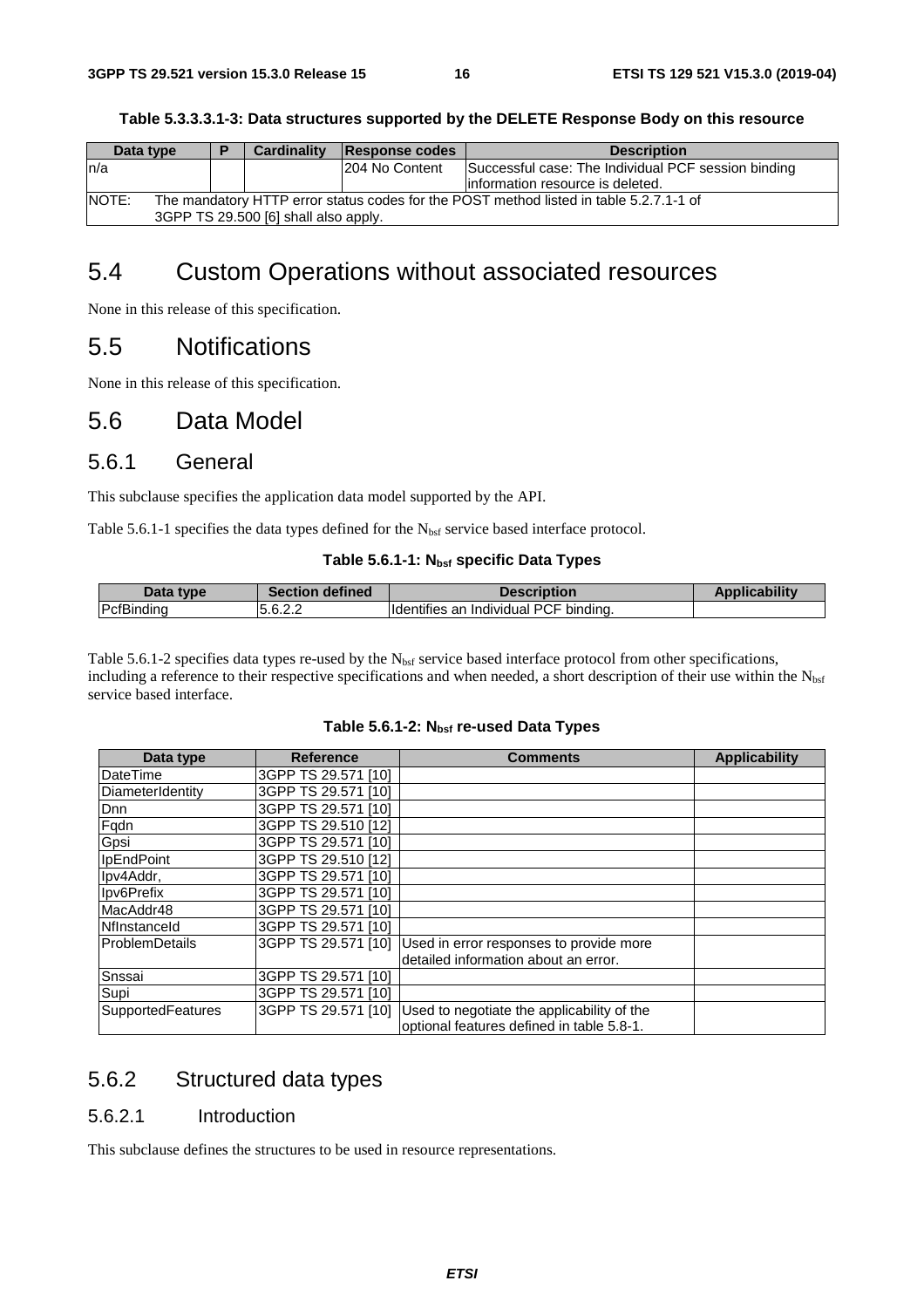### 5.6.2.2 Type PcfBinding

| <b>Attribute name</b>                                                                                                                                                                                                                                                                                                      | Data type             |                       | <b>Cardinality</b> | <b>Description</b>                                                                     | <b>Applicability</b> |
|----------------------------------------------------------------------------------------------------------------------------------------------------------------------------------------------------------------------------------------------------------------------------------------------------------------------------|-----------------------|-----------------------|--------------------|----------------------------------------------------------------------------------------|----------------------|
| supi                                                                                                                                                                                                                                                                                                                       | Supi                  | O                     | 0.1                | Subscription Permanent Identifier                                                      |                      |
| gpsi                                                                                                                                                                                                                                                                                                                       | Gpsi                  | O                     | 0.1                | Generic Public Subscription<br>Identifier                                              |                      |
| ipv4Addr                                                                                                                                                                                                                                                                                                                   | Ipv4Addr              | $\mathsf{C}$          | 0.1                | The IPv4 Address of the served<br>UE. (NOTE 1)                                         |                      |
| ipv6Prefix<br>Ipv6Prefix                                                                                                                                                                                                                                                                                                   |                       | C                     | 0.1                | The IPv6 Address Prefix of the<br>served UE. (NOTE 1)                                  |                      |
| ipDomain                                                                                                                                                                                                                                                                                                                   | string                | O                     | 0.1                | IPv4 address domain identifier.                                                        |                      |
| macAddr48                                                                                                                                                                                                                                                                                                                  | MacAddr48             | $\overline{\text{c}}$ | 0.1                | The MAC Address of the served<br>UE. (NOTE 1)                                          |                      |
| dnn                                                                                                                                                                                                                                                                                                                        | Dnn                   | M                     |                    | <b>DNN</b>                                                                             |                      |
| pcfFqdn                                                                                                                                                                                                                                                                                                                    | Fqdn                  | $\mathsf{C}$          | 0.1                | FQDN of the PCF hosting the<br>Npcf_PolicyAuthorization service.<br>(NOTE 2)           |                      |
| pcflpEndPoints<br>array(IpEndPoint)                                                                                                                                                                                                                                                                                        |                       | C                     | 1N                 | IP end points of the PCF hosting<br>the Npcf_PolicyAuthorization<br>service. (NOTE 2)  |                      |
| pcfDiamHost                                                                                                                                                                                                                                                                                                                | DiameterIdentity      | $\mathsf{C}$          | 0.1                | The diameter host for an<br>individual PCF. (NOTE 3)                                   |                      |
| pcfDiamRealm                                                                                                                                                                                                                                                                                                               | DiameterIdentity      | C                     | 0.1                | The diameter realm for an<br>individual PCF. (NOTE 3)                                  |                      |
| snssai                                                                                                                                                                                                                                                                                                                     | Snssai                | M                     |                    | The identification of slice.                                                           |                      |
| suppFeat                                                                                                                                                                                                                                                                                                                   | SupportedFeatur<br>es | $\circ$               |                    | Used to negotiate the supported<br>optional features as described in<br>subclause 5.8. |                      |
| pcfld                                                                                                                                                                                                                                                                                                                      | Nflnstanceld          | O                     | 0.1                | PCF instance identifier                                                                |                      |
| recoveryTime                                                                                                                                                                                                                                                                                                               | <b>DateTime</b>       | $\Omega$              | 0.1                | Recovery time of the PCF                                                               |                      |
| NOTE 1: Either IP address(es) (ipv4Addr and/or ipv6Prefix) or macAddr48 shall be included.<br>NOTE 2: At least one of pcfFqdn or pcflpEndPoints shall be included if the PCF supports the<br>Npcf_PolicyAuthorization service.<br>NOTE 3: Both pcfDiamHost and pcfDiamRealm are provided if the PCF supports Rx interface. |                       |                       |                    |                                                                                        |                      |

#### **Table 5.6.2.2-1: Definition of type PcfBinding**

5.6.3 Simple data types and enumerations

#### 5.6.3.1 Introduction

This subclause defines simple data types and enumerations that can be referenced from data structures defined in the previous subclauses.

#### 5.6.3.2 Simple data types

The simple data types defined in table 5.6.3.2-1 shall be supported.

#### **Table 5.6.3.2-1: Simple data types**

| vpe         | <b>Definition</b> | <b>ption</b> |   |
|-------------|-------------------|--------------|---|
| <b>Name</b> | TVNA              |              | ш |
| n/a         |                   |              |   |

# 5.7 Error handling

### 5.7.1 General

HTTP error handling shall be supported as specified in subclause 5.2.4 of 3GPP TS 29.500 [6].

For the Nbsf\_Management Service API, HTTP error responses shall be supported as specified in subclause 4.8 of 3GPP TS 29.501 [7]. Protocol errors and application errors specified in table 5.2.7.2-1 of 3GPP TS 29.500 [6] shall be supported for an HTTP method if the corresponding HTTP status codes are specified as mandatory for that HTTP method in table 5.2.7.1-1 of 3GPP TS 29.500 [6]. In addition, the requirements in the following subclauses shall apply.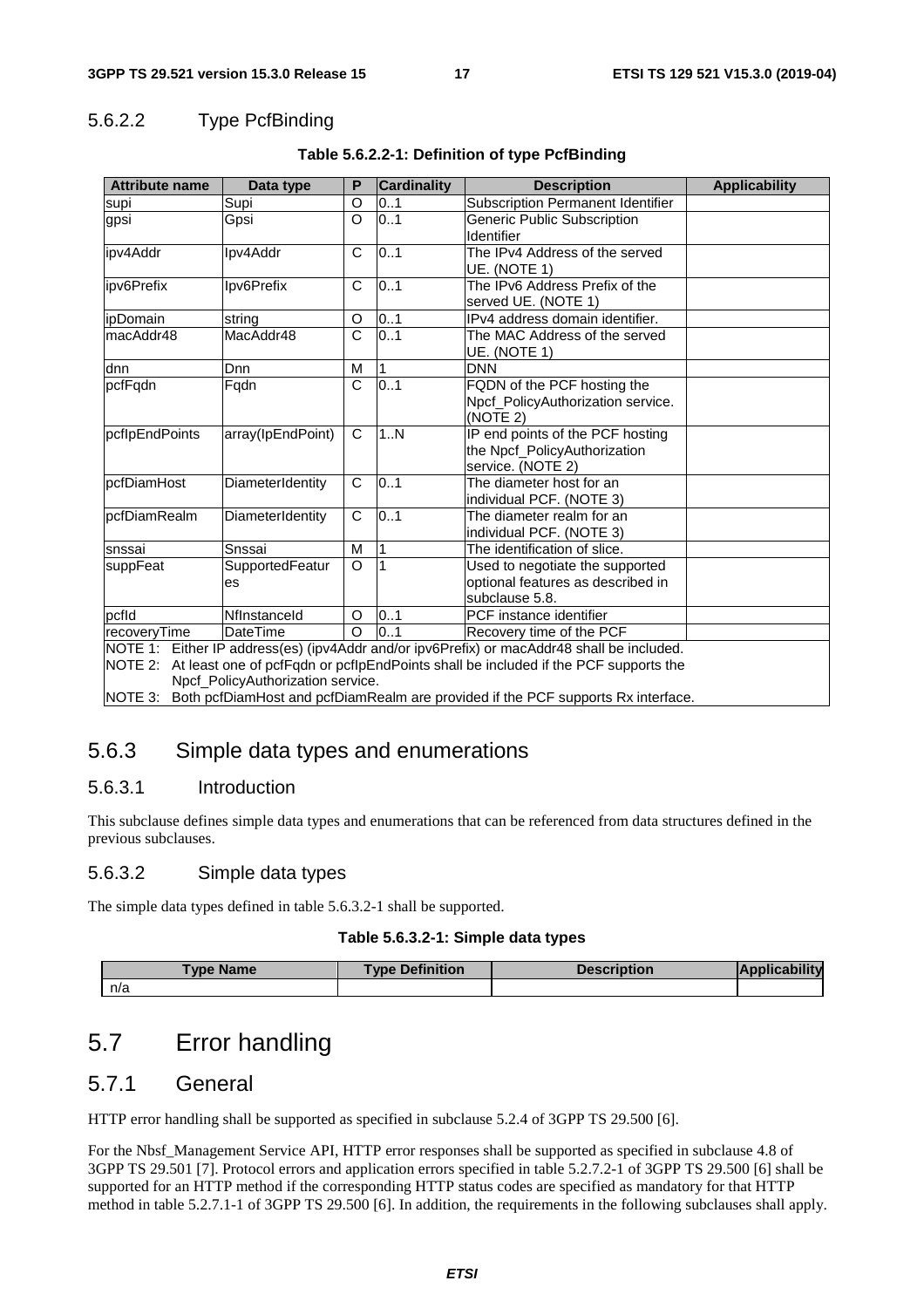### 5.7.2 Protocol Errors

In this Release of the specification, there are no additional protocol errors applicable for the Nbsf\_Management Service API.

### 5.7.3 Application Errors

The application errors defined for the Nbsf\_Management Service API are listed in table 5.7.3-1. The PCF shall include in the HTTP status code a "ProblemDetails" data structure with the "cause" attribute indicating the application error as listed in table 5.7.3-1.

|  |  | Table 5.7.3-1: Application errors |  |
|--|--|-----------------------------------|--|
|--|--|-----------------------------------|--|

| <b>Application Error</b>                                                         | <b>HTTP status code</b> | <b>Description</b>                                                                                                              |  |  |  |
|----------------------------------------------------------------------------------|-------------------------|---------------------------------------------------------------------------------------------------------------------------------|--|--|--|
| MULTIPLE BINDING INFO FOUND                                                      | 400 Bad Request         | Indicates that the BSF found more than one<br>binding resource so it cannot provide the<br>selected PCF to the consumer. (NOTE) |  |  |  |
| NOTE:<br>This application error is included in the responses to the GET request. |                         |                                                                                                                                 |  |  |  |

### 5.8 Feature negotiation

The optional features in table 5.8-1 are defined for the Nbsf\_Management Service API. They shall be negotiated using the extensibility mechanism defined in subclause 6.6 of 3GPP TS 29.500 [6].

#### **Table 5.8-1: Supported Features**

| <b>Feature number</b> | <b>Feature Name</b> | <b>Description</b> |  |
|-----------------------|---------------------|--------------------|--|
|                       |                     |                    |  |

### 5.9 Security

As indicated in 3GPP TS 33.501 [15] and 3GPP TS 29.500 [6], the access to the Nbsf\_Management API may be authorized by means of the OAuth2 protocol (see IETF RFC 6749 [16]), based on local configuration, using the "Client Credentials" authorization grant, where the NRF (see 3GPP TS 29.510 [12]) plays the role of the authorization server.

If OAuth2 is used, a n NF Service Consumer, prior to consuming services offered by the Nbsf\_Management API, shall obtain a "token" from the authorization server, by invoking the Access Token Request service, as described in 3GPP TS 29.510 [12], subclause 5.4.2.2.

NOTE: When multiple NRFs are deployed in a network, the NRF used as authorization server is the same NRF that the NF Service Consumer used for discovering the Nbsf\_Management service.

The Nbsf\_Management API defines a single scope "nbsf-management" for the entire service, and it does not define any additional scopes at resource or operation level.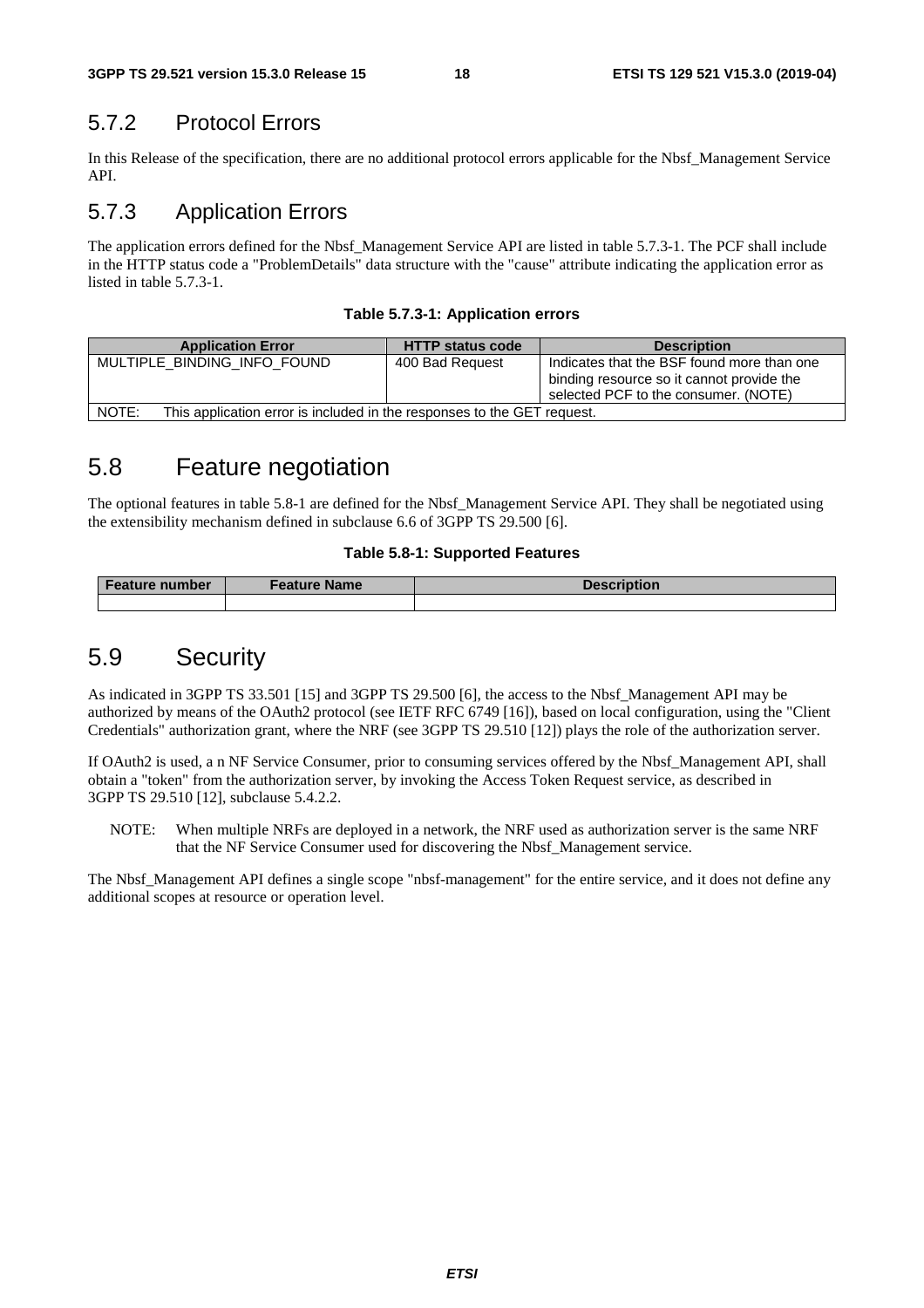# Annex A (normative): OpenAPI specification

# A.1 General

The present Annex contains an OpenAPI [11] specification of HTTP messages and content bodies used by the Nbsf\_Management API.

In case of conflicts between the main body of the present document and the present Annex, the information in the main body shall be applicable.

# A.2 Nbsf\_Management API

```
openapi: 3.0.0 
info: 
   description: Binding Support Management Service API 
   version: "1.0.1" 
   title: Nbsf_Management 
externalDocs: 
   description: 3GPP TS 29.521 V15.2.0; 5G System; Binding Support Management Service. 
   url: 'http://www.3gpp.org/ftp/Specs/archive/29_series/29.521/' 
servers: 
   - url: '{apiRoot}/nbsf-management/v1' 
     variables: 
       apiRoot: 
         default: https://example.com 
         description: apiRoot as defined in subclause 4.4 of 3GPP TS 29.501. 
security: 
   - {} 
   - oAuth2ClientCredentials: 
     - nbsf-management 
paths: 
   /pcfBindings: 
     post: 
       requestBody: 
         required: true 
         content: 
           application/json: 
              schema: 
                $ref: '#/components/schemas/PcfBinding' 
       responses: 
          '201': 
           description: The creation of an individual PCF session binding. 
           content: 
              application/json: 
                schema: 
                  $ref: '#/components/schemas/PcfBinding' 
           headers: 
              Location: 
                description: 'Contains the URI of the newly created resource, according to the 
structure: {apiRoot}/nbsf-management/v1//pcfBindings/{bindingId} 
                required: true 
                schema: 
                  type: string 
          '400': 
            $ref: 'TS29571_CommonData.yaml#/components/responses/400' 
          '401': 
           $ref: 'TS29571_CommonData.yaml#/components/responses/401' 
          '403': 
            $ref: 'TS29571_CommonData.yaml#/components/responses/403' 
          '404': 
           $ref: 'TS29571_CommonData.yaml#/components/responses/404' 
          '411': 
            $ref: 'TS29571_CommonData.yaml#/components/responses/411' 
          '413': 
           $ref: 'TS29571_CommonData.yaml#/components/responses/413' 
          '415': 
            $ref: 'TS29571_CommonData.yaml#/components/responses/415'
```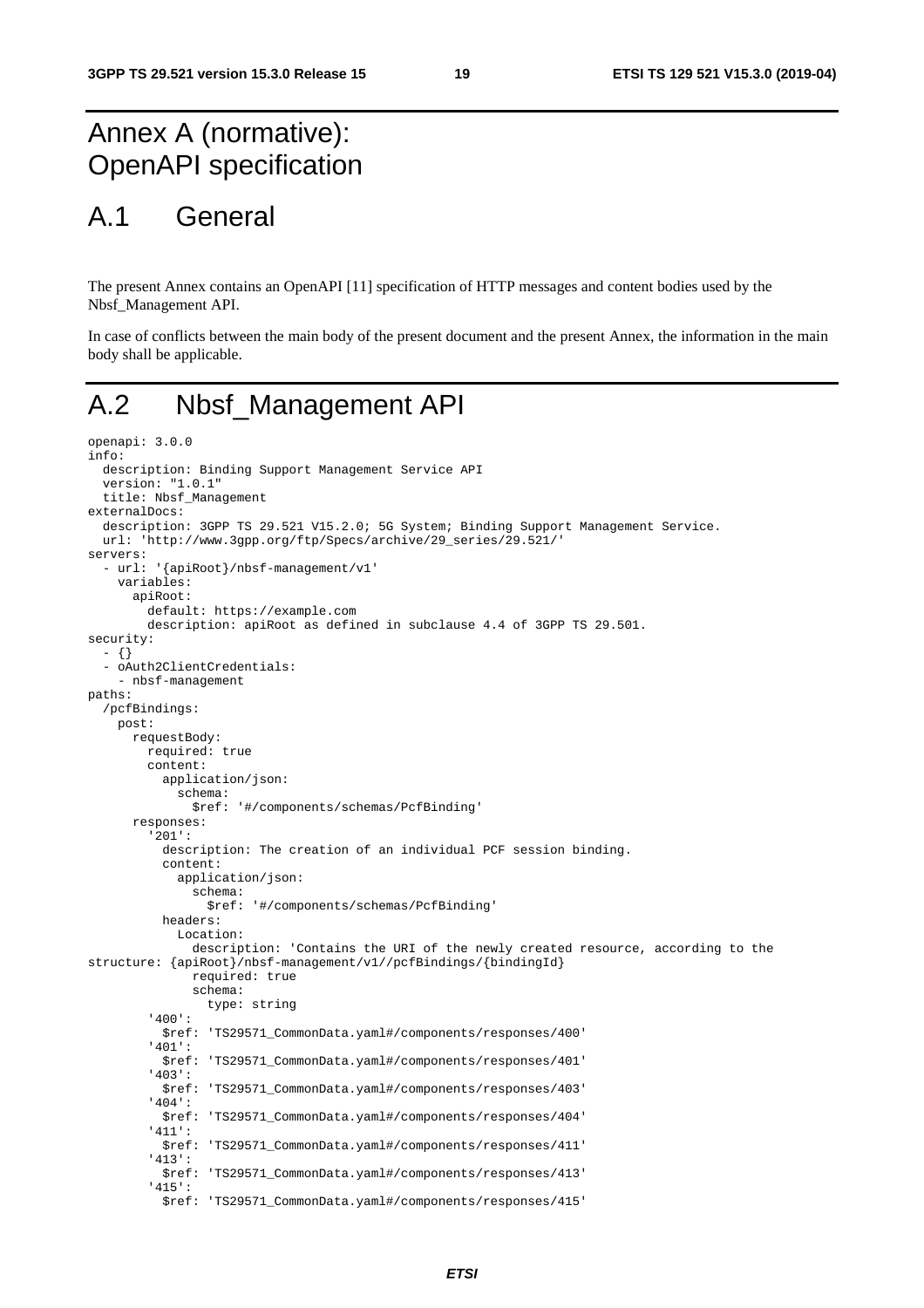#### **3GPP TS 29.521 version 15.3.0 Release 15 20 ETSI TS 129 521 V15.3.0 (2019-04)**

 '429': \$ref: 'TS29571\_CommonData.yaml#/components/responses/429' '500': \$ref: 'TS29571\_CommonData.yaml#/components/responses/500' '503': \$ref: 'TS29571\_CommonData.yaml#/components/responses/503' default: \$ref: 'TS29571\_CommonData.yaml#/components/responses/default' get: parameters: - name: ipv4Addr in: query description: The IPv4 Address of the served UE. required: false schema: \$ref: 'TS29571\_CommonData.yaml#/components/schemas/Ipv4Addr' - name: ipv6Prefix in: query description: The IPv6 Address Prefix of the served UE. required: false schema: \$ref: 'TS29571\_CommonData.yaml#/components/schemas/Ipv6Prefix' - name: macAddr48 in: query description: The MAC Address of the served UE. required: false schema: \$ref: 'TS29571\_CommonData.yaml#/components/schemas/MacAddr48' - name: dnn in: query description: DNN. required: false schema: \$ref: 'TS29571\_CommonData.yaml#/components/schemas/Dnn' - name: supi in: query description: Subscription Permanent Identifier. required: false schema: \$ref: 'TS29571\_CommonData.yaml#/components/schemas/Supi' - name: gpsi in: query description: Generic Public Subscription Identifier required: false schema: \$ref: 'TS29571\_CommonData.yaml#/components/schemas/Gpsi' - name: snssai in: query description: The identification of slice. required: false content: application/json: schema: \$ref: 'TS29571\_CommonData.yaml#/components/schemas/Snssai' - name: ipDomain in: query description: The IPv4 address domain identifier. required: false schema: type: string - name: supp-feat in: query description: To filter irrelevant responses related to unsupported features schema: \$ref: 'TS29571\_CommonData.yaml#/components/schemas/SupportedFeatures' responses: '200': description: The individual PCF session binding session binding information resource matching the query parameter(s) is returned. content: application/json: schema: \$ref: '#/components/schemas/PcfBinding' '204': description: There is no PCF session binding information matching the query parameter(s). '400': \$ref: 'TS29571\_CommonData.yaml#/components/responses/400' '401':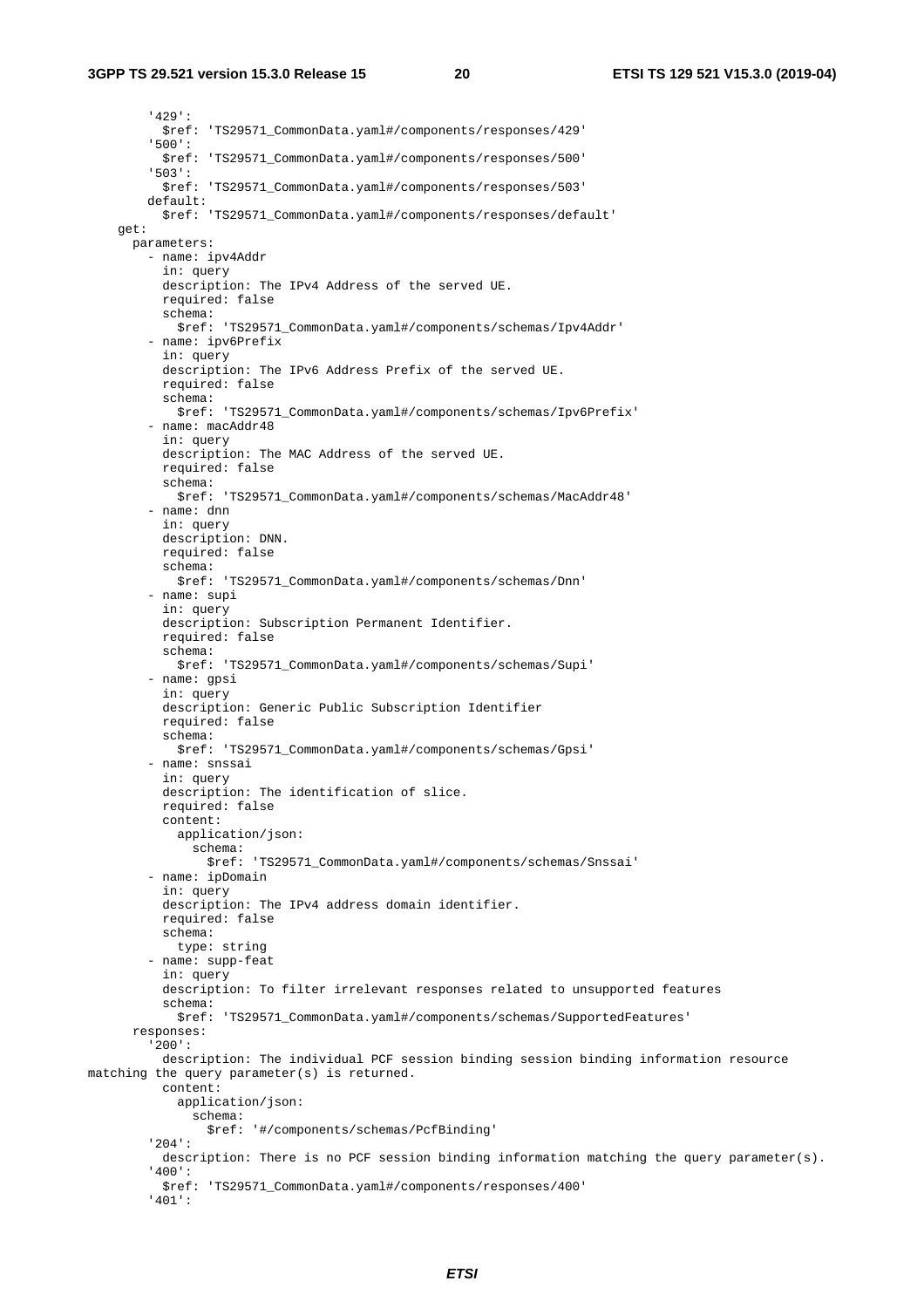\$ref: 'TS29571\_CommonData.yaml#/components/responses/401' '403': \$ref: 'TS29571\_CommonData.yaml#/components/responses/403' '404': \$ref: 'TS29571\_CommonData.yaml#/components/responses/404' '406': \$ref: 'TS29571\_CommonData.yaml#/components/responses/406' '414': \$ref: 'TS29571\_CommonData.yaml#/components/responses/414' '429': \$ref: 'TS29571\_CommonData.yaml#/components/responses/429' '500': \$ref: 'TS29571\_CommonData.yaml#/components/responses/500' '503': \$ref: 'TS29571\_CommonData.yaml#/components/responses/503' default: \$ref: 'TS29571\_CommonData.yaml#/components/responses/default' /pcfBindings/{bindingId}: delete: parameters: - name: bindingId in: path description: Represents the individual PCF Session Binding. required: true schema: type: string responses: '204': description: No Content. The Individual PCF session binding information resource is deleted. '400': \$ref: 'TS29571\_CommonData.yaml#/components/responses/400' '401': \$ref: 'TS29571\_CommonData.yaml#/components/responses/401' '403': \$ref: 'TS29571\_CommonData.yaml#/components/responses/403' '404': \$ref: 'TS29571\_CommonData.yaml#/components/responses/404' '429': \$ref: 'TS29571\_CommonData.yaml#/components/responses/429' '500': \$ref: 'TS29571\_CommonData.yaml#/components/responses/500' '503': \$ref: 'TS29571\_CommonData.yaml#/components/responses/503' default: \$ref: 'TS29571\_CommonData.yaml#/components/responses/default' components: securitySchemes: oAuth2ClientCredentials: type: oauth2 flows: clientCredentials: tokenUrl: '{nrfApiRoot}/oauth2/token' scopes: nbsf-management: Access to the Nbsf\_Management API schemas: PcfBinding: type: object properties: supi: \$ref: 'TS29571\_CommonData.yaml#/components/schemas/Supi' gpsi: \$ref: 'TS29571\_CommonData.yaml#/components/schemas/Gpsi' ipv4Addr: \$ref: 'TS29571\_CommonData.yaml#/components/schemas/Ipv4Addr' ipv6Prefix: \$ref: 'TS29571\_CommonData.yaml#/components/schemas/Ipv6Prefix' ipDomain: type: string macAddr48: \$ref: 'TS29571\_CommonData.yaml#/components/schemas/MacAddr48' dnn: \$ref: 'TS29571\_CommonData.yaml#/components/schemas/Dnn' pcfFqdn: \$ref: 'TS29510\_Nnrf\_NFManagement.yaml#/components/schemas/Fqdn' pcfIpEndPoints: type: array items: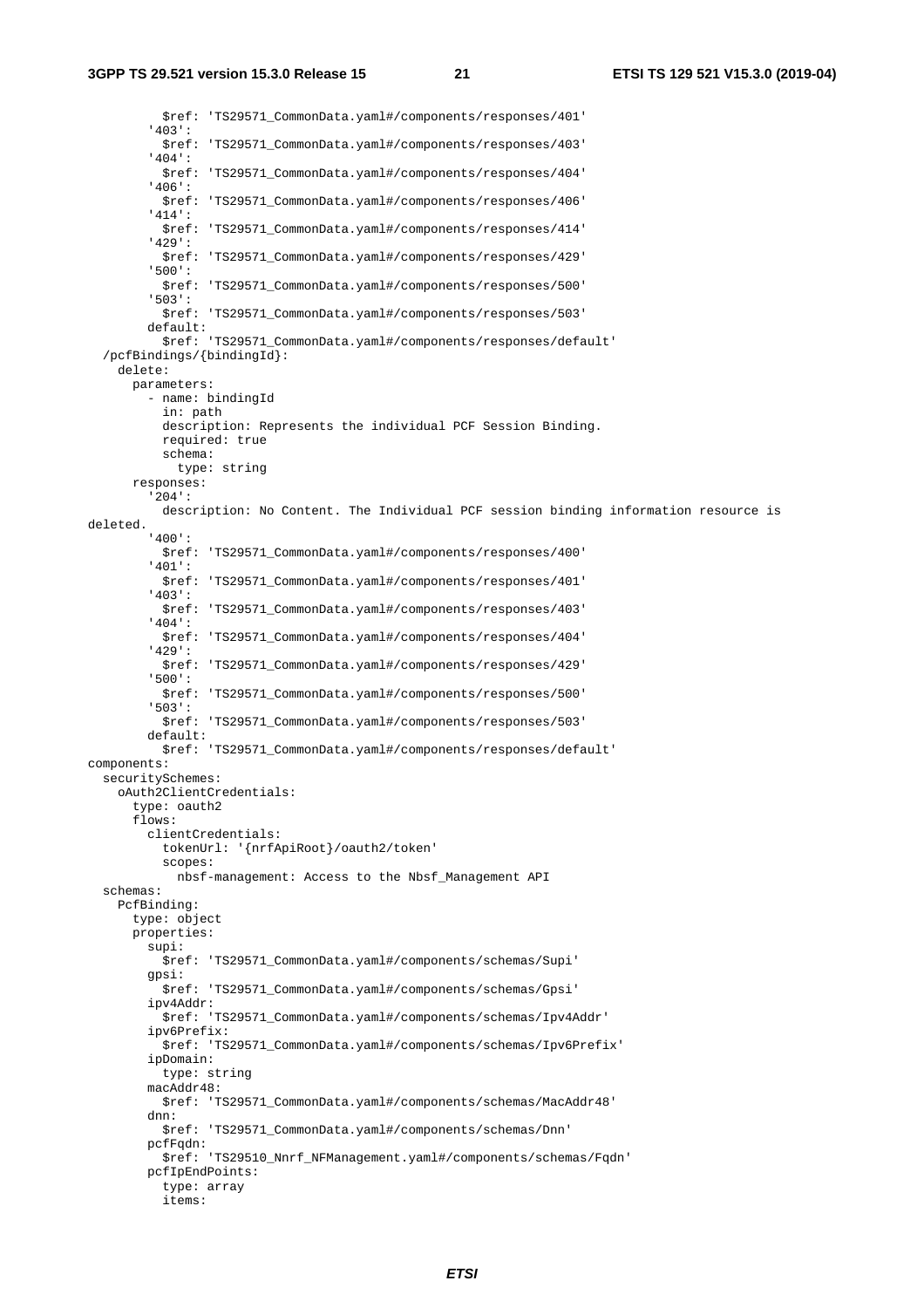\$ref: 'TS29510\_Nnrf\_NFManagement.yaml#/components/schemas/IpEndPoint' minItems: 1 description: IP end points of the PCF hosting the Npcf\_PolicyAuthorization service. At least one of pcfFqdn or pcfIpEndPoints shall be included if the PCF supports the Npcf\_PolicyAuthorization service. pcfDiamHost: \$ref: 'TS29571\_CommonData.yaml#/components/schemas/DiameterIdentity' pcfDiamRealm: \$ref: 'TS29571\_CommonData.yaml#/components/schemas/DiameterIdentity' snssai: \$ref: 'TS29571\_CommonData.yaml#/components/schemas/Snssai' suppFeat: \$ref: 'TS29571\_CommonData.yaml#/components/schemas/SupportedFeatures' pcfId: \$ref: 'TS29571\_CommonData.yaml#/components/schemas/NfInstanceId' recoveryTime: \$ref: 'TS29571\_CommonData.yaml#/components/schemas/DateTime' required: - dnn - snssai oneOf: - anyOf: - required: [ipv4Addr] - required: [ipv6Prefix] - required: [macAddr48] anyOf: - anyOf: - required: [pcfFqdn] - required: [pcfIpEndPoints] - required: [pcfDiamHost, pcfDiamRealm]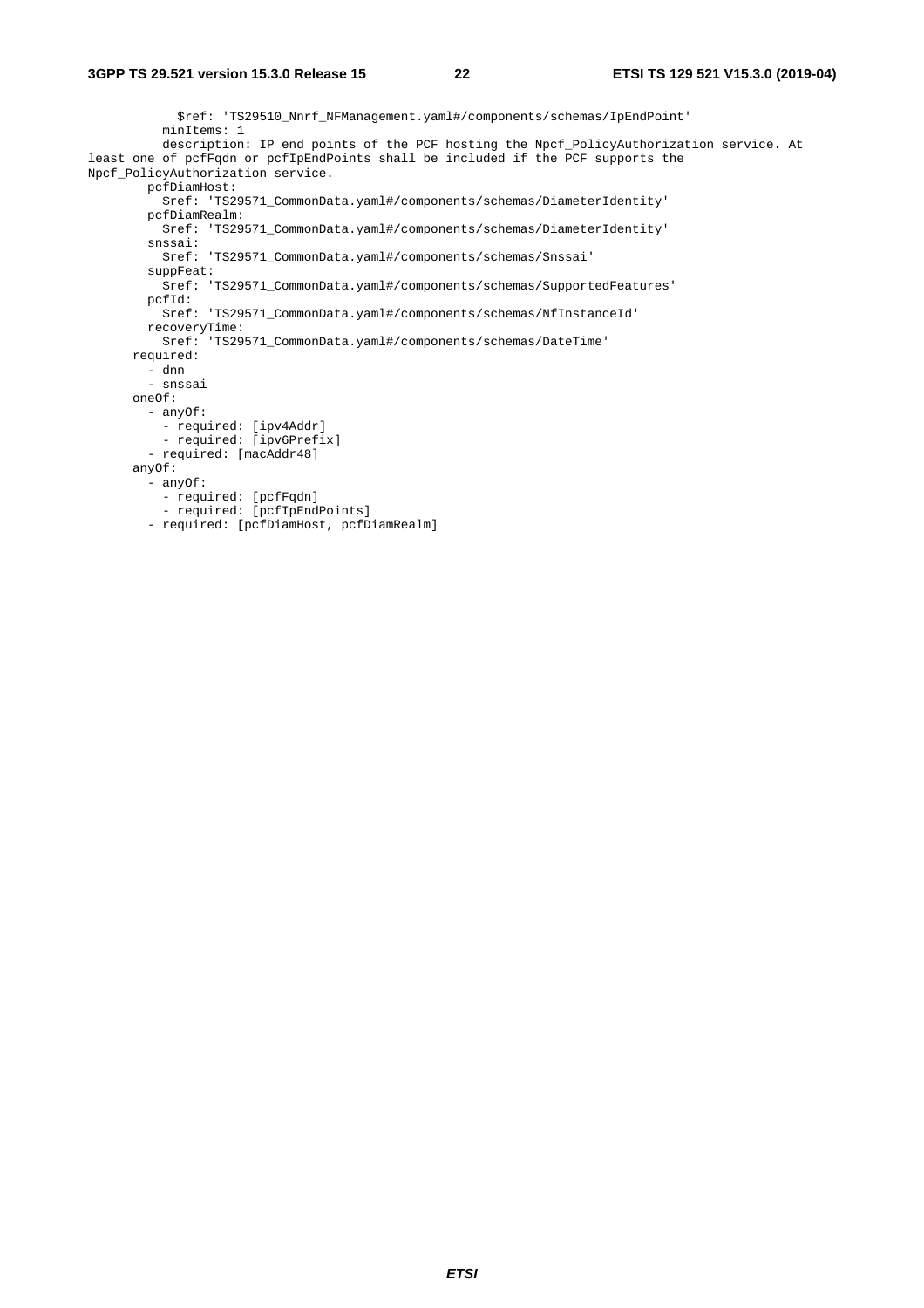# Annex B (informative): Deployment option to support BSF and DRA coexistence due to network migration

As described in Annex B of 3GPP TS 23.503 [4], the Diameter Routing Agent (DRA) and the BSF can coexist in an operator's network during the network migration to 5GC. The DRA is described in 3GPP TS 29.213 [14] and can be a service consumer of the Nbsf\_Management\_Discovery service.

During the Rx session establishment, the DRA can discover the selected PCF for the related subscriber by using the Nbsf\_Management\_Discovery service operation to obtain the related PCF address if it has no stored binding information derived from an ongoing Gx session for that subscriber.

- NOTE 1: For a UE in the EPC there is a Gx session and the DRA stores the binding information. For a UE in the 5GC the Npcf\_SmPolicyControl service is used and the BSF stores the binding information.
- NOTE 2: If the DRA has no stored binding information derived from an ongoing Gx session for a subscriber, the DRA needs to request new binding information for each Rx session establishment because the information in the BSF could have changed compared to any previous binding information the DRA requested.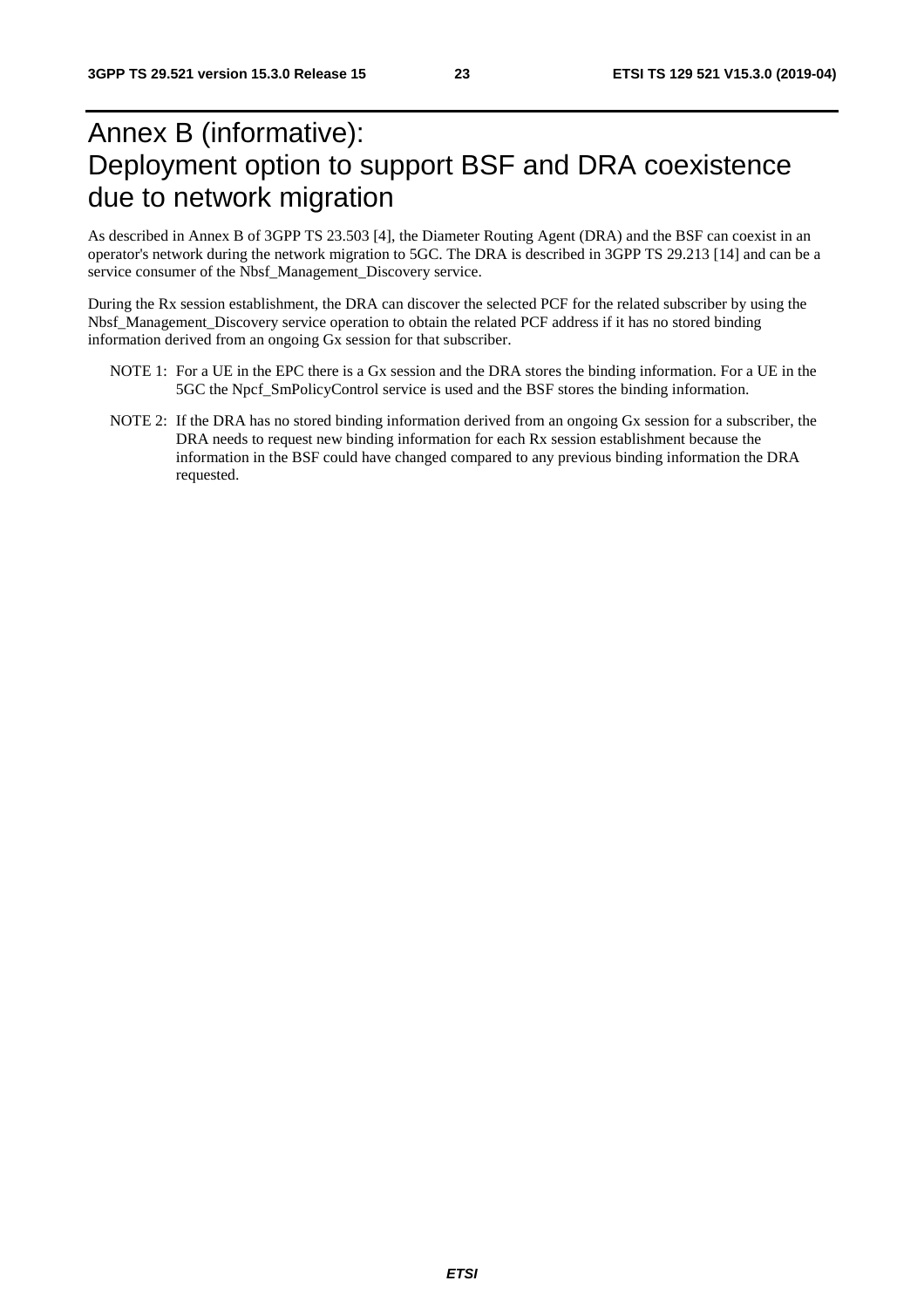# Annex C (informative): Change history

|             | <b>Change history</b> |                         |           |                |                         |                                                                      |            |  |  |
|-------------|-----------------------|-------------------------|-----------|----------------|-------------------------|----------------------------------------------------------------------|------------|--|--|
| Date        | TSG#                  | TSG Doc.                | <b>CR</b> | Rev            | Cat                     | Subject/Comment                                                      | <b>New</b> |  |  |
| 2018-01     |                       |                         |           |                |                         | TS skeleton of Binding Support Management                            | 0.0.0      |  |  |
|             |                       |                         |           |                |                         | Service specification                                                |            |  |  |
| 2018-01     |                       |                         |           |                |                         | Inclusion of documents agreed in CT3#94 C3-                          | 0.1.0      |  |  |
|             |                       |                         |           |                |                         | 180301, C3-180191, C3-180192 and C3-180193.                          |            |  |  |
| 2018-03     |                       |                         |           |                |                         | Inclusion of documents agreed in CT3#95 C3-                          | 0.2.0      |  |  |
|             |                       |                         |           |                |                         | 181350 and C3-181352.                                                |            |  |  |
| 2018-04     |                       |                         |           |                |                         | Inclusion of documents agreed in CT3#96 C3-<br>182424 and C3-182510. | 0.3.0      |  |  |
| 2018-05     |                       |                         |           |                |                         | Inclusion of documents agreed in CT3#97 C3-                          | 0.4.0      |  |  |
|             |                       |                         |           |                |                         | 183287, C3-183500, C3-183881, C3-183502 and<br>C3-183733.            |            |  |  |
| 2018-06     | CT#80                 | CP-181031               |           |                |                         | TS sent to plenary for approval.                                     | 1.0.0      |  |  |
| 2018-06     | CT#80                 | CP-181031               |           |                |                         | TS approved by plenary                                               | 15.0.0     |  |  |
| 2018-09     | CT#81                 | CP-182015               | 0001      | $\overline{2}$ | F                       | PCF id correction for BSF                                            | 15.1.0     |  |  |
| 2018-09     | CT#81                 | CP-182015               | 0002      |                | F                       | Reference update: OpenAPI specification                              | 15.1.0     |  |  |
| 2018-09     | CT#81                 | CP-182015               | 0004      | $\overline{2}$ | F                       | Clarification on mandatory HTTP error status<br>codes                | 15.1.0     |  |  |
| 2018-09     | CT#81                 | CP-182015               | 0005      | 6              | B                       | OpenAPI for TS 29.521                                                | 15.1.0     |  |  |
| 2018-09     | CT#81                 | CP-182015               | 0006      |                | F                       | Description of Structured data types                                 | 15.1.0     |  |  |
| 2018-09     | CT#81                 | CP-182015               | 0007      |                | B                       | Support of IPv4 overlapping                                          | 15.1.0     |  |  |
| 2018-09     | CT#81                 | CP-182015               | 0008      |                | F                       | Correction of the service name                                       | 15.1.0     |  |  |
| 2018-09     | CT#81                 | $\overline{CP}$ -182015 | 0009      | ∣1             | F                       | Resource structure presentation                                      | 15.1.0     |  |  |
| $2018 - 12$ | CT#82                 | CP-183205               | 0011      |                | F                       | Default value for apiRoot Default value for<br>apiRoot               | 15.2.0     |  |  |
| 2018-12     | CT#82                 | CP-183205               | 0012      |                | $\overline{F}$          | Correction to DELETE Method for                                      | 15.2.0     |  |  |
| 2018-12     | CT#82                 | CP-183205               | 0013      |                | F                       | Nbsf_Management Service API<br>Correction to Typos in URI Paths      | 15.2.0     |  |  |
| 2018-12     | CT#82                 | CP-183205               | 0015      |                | F                       | <b>API</b> version                                                   | 15.2.0     |  |  |
| 2018-12     | CT#82                 | CP-183205               | 0016      |                | F                       | ExternalDocs OpenAPI field                                           | 15.2.0     |  |  |
| 2018-12     | CT#82                 | CP-183205               | 0017      |                | F                       | Location header field in OpenAPI                                     | 15.2.0     |  |  |
| 2018-12     | CT#82                 | CP-183205               | 0018      |                | F                       | Security                                                             | 15.2.0     |  |  |
| 2018-12     | CT#82                 | CP-183205               | 0019      |                | F                       | supported content types                                              | 15.2.0     |  |  |
| 2018-12     | CT#82                 | CP-183205               | 0020      | $\overline{2}$ | F                       | <b>HTTP Error responses</b>                                          | 15.2.0     |  |  |
| 2018-12     | CT#82                 | CP-183205               | 0021      | $\overline{2}$ | $\overline{\mathsf{F}}$ | DRA as service consumer                                              | 15.2.0     |  |  |
| 2018-12     | CT#82                 | CP-183205               | 0023      |                | $\overline{F}$          | Change presence in BSF binding                                       | 15.2.0     |  |  |
| 2018-12     | CT#82                 | CP-183205               | 0024      | ∣1             | F                       | Presence conditions in yaml file                                     | 15.2.0     |  |  |
| 2018-12     | CT#82                 | CP-183205               | 0025      | ∣1             | $\overline{F}$          | Missing 201 response body for POST to<br>/pcfBindings                | 15.2.0     |  |  |
| 2019-03     | CT#83                 | CP-190113               | $0028$ 2  |                | F                       | Handling of unsupported query parameter<br>combinations              | 15.3.0     |  |  |
| 2019-03     | CT#83                 | CP-190113               | 0029      | $\vert$ 1      | $\overline{F}$          | Correction of description of the                                     | 15.3.0     |  |  |
|             |                       |                         |           |                |                         | Nbsf_Management_Register Service and                                 |            |  |  |
|             |                       |                         |           |                |                         | Nbsf_Management_Discovery service operations                         |            |  |  |
| 2019-03     | CT#83                 | CP-190113               | 0030      |                | $\mathsf F$             | <b>BSF</b> resource cleanup                                          | 15.3.0     |  |  |
| 2019-03     | CT#83                 | CP-190113               | 0031      | ∣1             | F                       | Formatting of structured data types in query                         | 15.3.0     |  |  |
|             |                       |                         |           |                |                         | parameters                                                           |            |  |  |
| 2019-03     | CT#83                 | CP-190113               | 0032      | $\overline{1}$ | $\overline{F}$          | Correction on the handling of UE addresses                           | 15.3.0     |  |  |
| 2019-03     | CT#83                 | CP-190110               | 0033      | 2              | $\mathsf F$             | Miscellaneous BSF correction                                         | 15.3.0     |  |  |
| 2019-03     | CT#83                 | CP-190140               | 0034      | 11             | $\overline{F}$          | OpenAPI Version number update                                        | 15.3.0     |  |  |